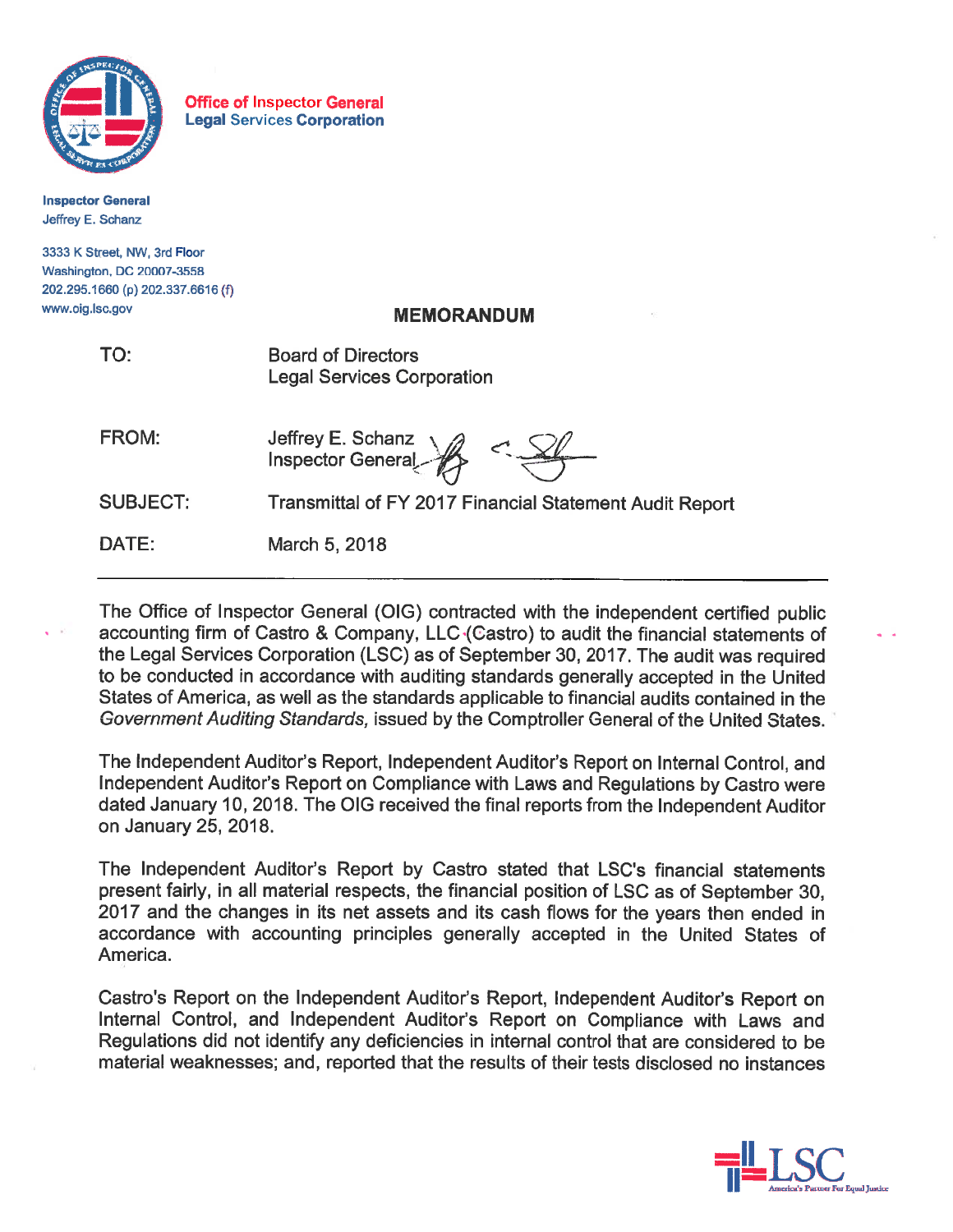of noncompliance or other matters that are required to be reported under Government **Auditing Standards.** 

OIG reviewed the audit reports from Castro and related audit documentation and inquired of their representatives. OIG's review disclosed no instances in which Castro did not comply, in all material respects, with Government Auditing Standards. Our review, as differentiated from an audit in accordance with Generally Accepted Government Auditing Standards, was not intended to enable us to express, and we do not express, opinions on LSC's financial statements, conclusions about compliance with applicable laws and regulations, or the effectiveness of internal controls. Castro is responsible for the attached audit reports, dated January 10, 2018, along with the conclusions expressed in the reports.

 $\sqrt{3}$  and  $\sqrt{3}$ 

#### **Attachment**

 $\sim$ 

Jim Sandman CC: President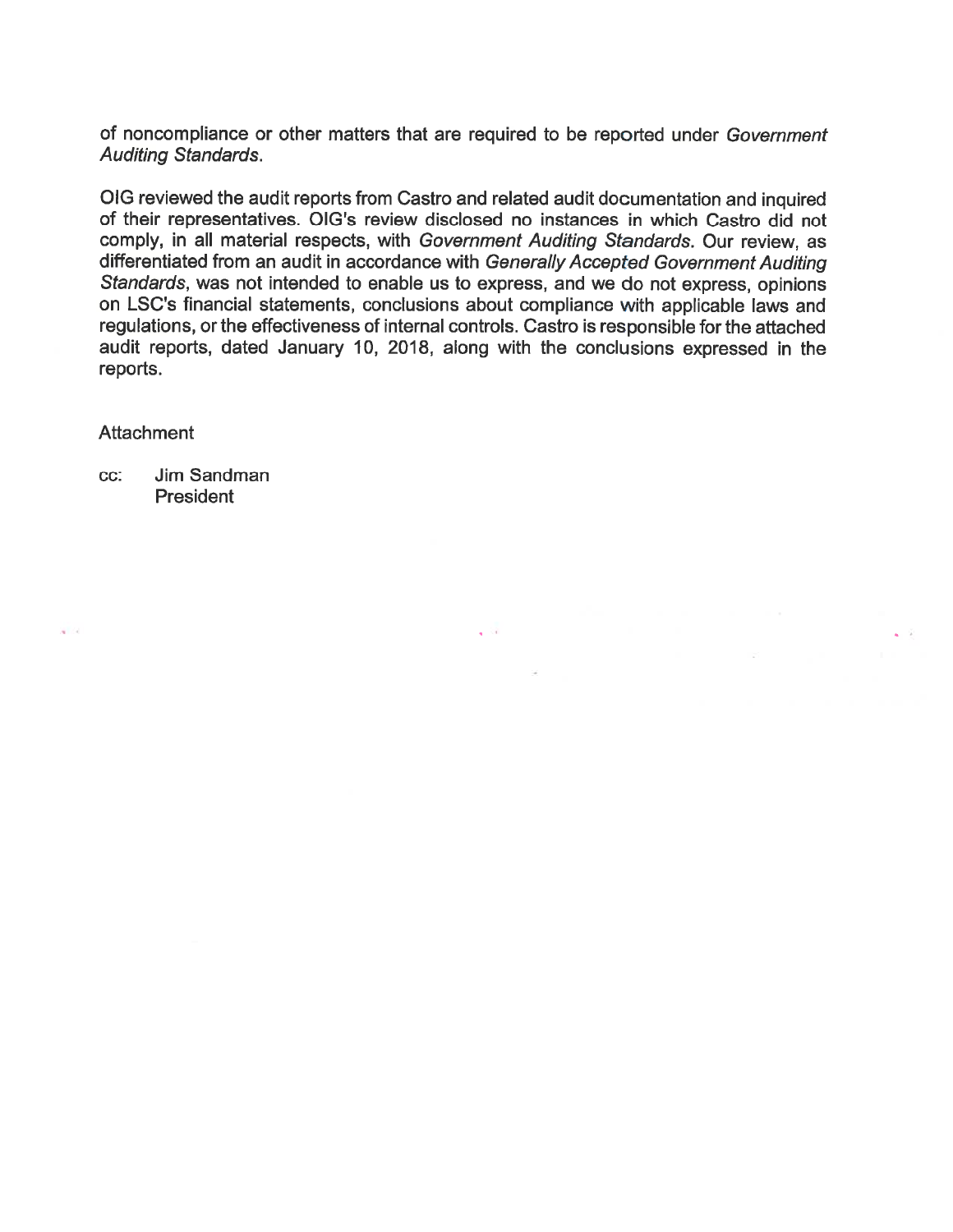

1737 King Street Suite 250 Alexandria, VA 22314 Phone: 703.229.4440 Fax: 703.859.7603 www.castroco.com

### **Independent Auditor's Report**

Inspector General and Board of Directors Legal Services Corporation

We have audited the accompanying financial statements of the Legal Services Corporation (LSC), which comprise the statement of financial position as of September 30, 2017 and the related statements of activities and changes in net assets and cash flows for the years then ended, and the related notes to the financial statements. The financial statements of the LSC as of September 30, 2016 were audited by other auditors whose report dated January 13, 2017, expressed an unmodified opinion on those statements.

#### *Management's Responsibility for the Financial Statements*

Management is responsible for the preparation and fair presentation of these financial statements in accordance with U.S. generally accepted accounting principles; this includes the design, implementation, and maintenance of internal control relevant to the preparation and fair presentation of financial statements that are free from material misstatement, whether due to fraud or error.

#### *Auditor's Responsibility*

Our responsibility is to express an opinion on these financial statements based on our audit. We conducted our audit in accordance with the auditing standards generally accepted in the United States of America and the standards applicable to financial audits contained in *Government Auditing Standards*, issued by the Comptroller General of the United States. Those standards require that we plan and perform the audit to obtain reasonable assurance about whether the financial statements are free from material misstatement.

An audit involves performing procedures to obtain audit evidence about the amounts and disclosures in the financial statements. The procedures selected depend on the auditor's judgment, including the assessment of the risks of material misstatement of the financial statements, whether due to fraud or error. In making those risk assessments, the auditor considers internal control relevant to the agency's preparation and fair presentation of the financial statements in order to design audit procedures that are appropriate in the circumstances, but not for the purpose of expressing an opinion on the effectiveness of the agency's internal control. Accordingly, we express no such opinion. An audit also includes evaluating the appropriateness of accounting policies used and the reasonableness of significant estimates made by management, as well as evaluating the overall presentation of the financial statements. We believe that the audit evidence we have obtained is sufficient and appropriate to provide a basis for our opinion.

#### *Opinion*

In our opinion, the financial statements referred to above present fairly, in all material respects, the financial position of the LSC as of September 30, 2017, and the changes in net assets and its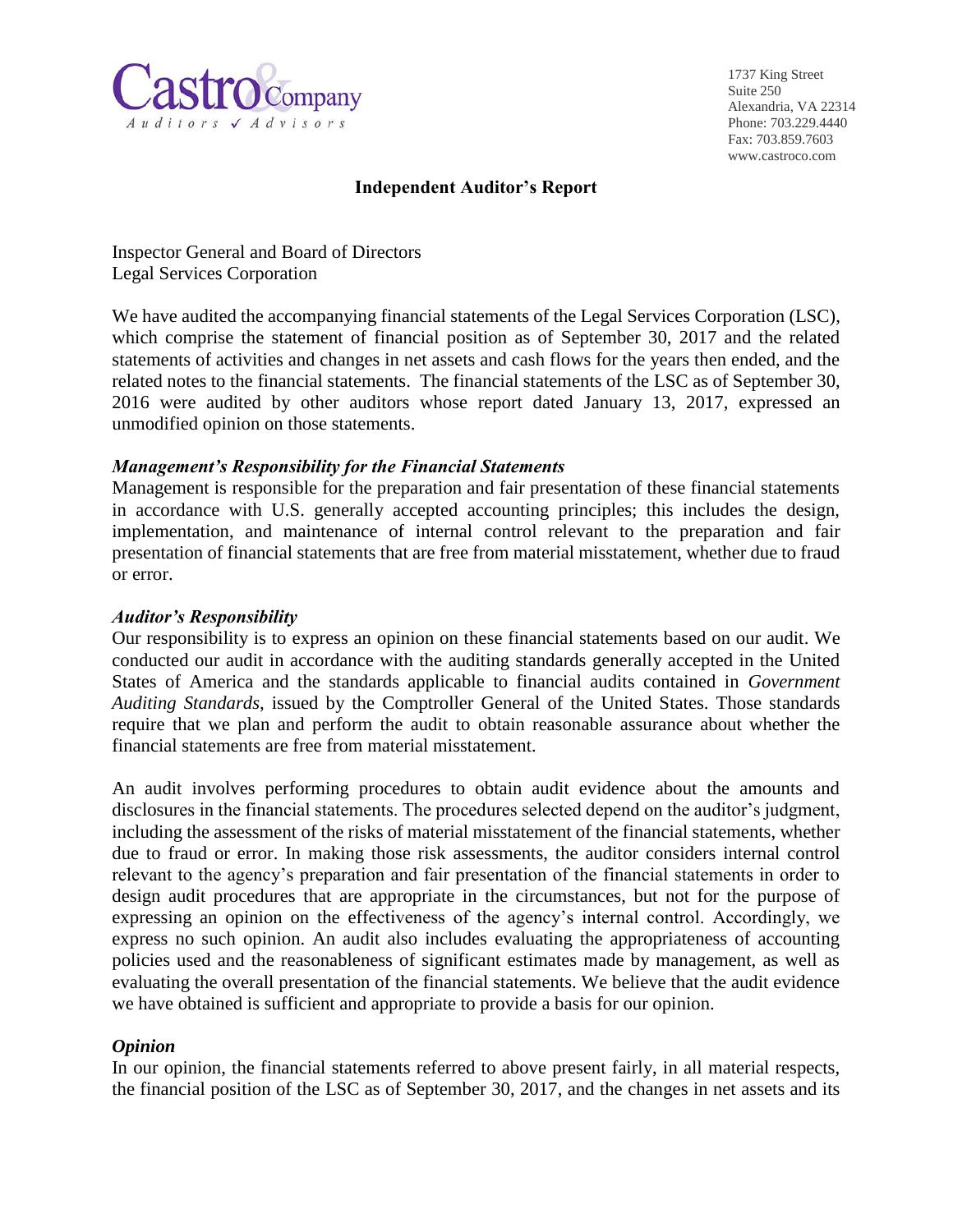cash flows for the years then ended in accordance with accounting principles generally accepted in the United States of America. The financial statements of the LSC as of September 30, 2016 were audited by other auditors whose report dated January 13, 2017, expressed an unmodified opinion on those statements.

#### *Report on Other Legal Regulatory Requirements*

In accordance with *U.S. Government Auditing Standards*, we have also issued our report dated January 10, 2018, on our consideration of LSC's internal control over financial reporting and on our tests of its compliance with certain provisions of laws, regulations, contracts, and grant agreements and other matters. The purpose of those reports is to describe the scope of our testing of internal control over financial reporting and compliance and the results of that testing, and not to provide an opinion on internal control over financial reporting or on compliance. Those reports are an integral part of an audit performed in accordance with *Government Auditing Standards* in considering LSC's internal control over financial reporting and compliance, and should be read in conjunction with this report in considering the results of our audit.

This report is intended solely for the information and use of management, the Board of Directors and the LSC Office of Inspector General, and is not intended to be and should not be used by anyone other than these specified parties.

Costro 2 Campany, LLC

January 10, 2018 Alexandria, VA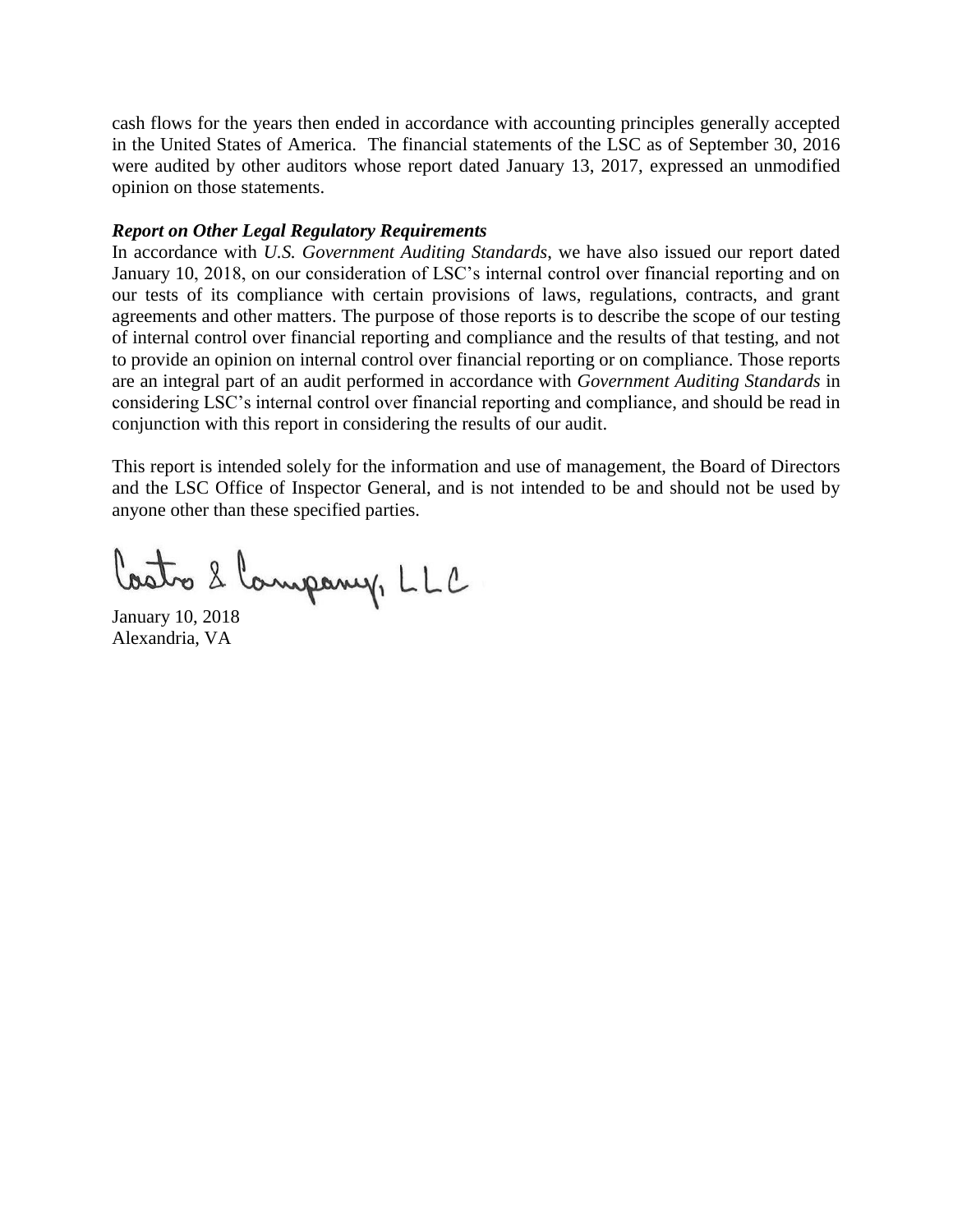# **Legal Services Corporation Statement of Financial Position September 30, 2017 and 2016**

|                                         | 2017                        | 2016             |  |  |
|-----------------------------------------|-----------------------------|------------------|--|--|
| <b>Assets</b>                           |                             |                  |  |  |
| <b>Current Assets</b>                   |                             |                  |  |  |
| Cash                                    | \$<br>89,821,368            | \$<br>89,754,689 |  |  |
| Accounts receivable, net                | (14, 048)                   | 3,232            |  |  |
| Contributions receivable                | 865,076                     | 623,140          |  |  |
| Prepaid expenses and deposits           | 342,018                     | 74,412           |  |  |
| <b>Total Current Assets</b>             | 91,014,414                  | 90,455,473       |  |  |
| Property and equipment, net             | 213,643                     | 180,038          |  |  |
| Contributions receivable                | 275,000                     | 714,000          |  |  |
| <b>Total Assets</b>                     | \$<br>91,503,057            | \$<br>91,349,511 |  |  |
| <b>Liabilities and Net Assets</b>       |                             |                  |  |  |
| <b>Current Liabilities</b>              |                             |                  |  |  |
| Grants and contracts payable            | $\mathcal{S}$<br>74,666,023 | \$<br>74,913,537 |  |  |
| Accounts payable                        | 419,280                     | 402,874          |  |  |
| Accrued vacation and other liabilities  | 1,252,112                   | 1,311,891        |  |  |
| Deferred revenue                        | 2,549,047                   | 2,364,559        |  |  |
| <b>Total Liabilities</b>                | 78,886,462                  | 78,992,861       |  |  |
| <b>Net Assets</b>                       |                             |                  |  |  |
| <b>Unrestricted Net Assets:</b>         |                             |                  |  |  |
| Undesignated                            | 7,800,611                   | 6,996,925        |  |  |
| Designated                              | 1,986,165                   | 2,443,260        |  |  |
| Net invested in fixed assets            | 213,643                     | 180,038          |  |  |
| <b>Total Unrestricted</b>               | 10,000,419                  | 9,620,223        |  |  |
| <b>Temporarily Restricted</b>           | 2,616,176                   | 2,736,427        |  |  |
| <b>Total Net Assets</b>                 | 12,616,595                  | 12,356,650       |  |  |
| <b>Total Liabilities and Net Assets</b> | \$<br>91,503,057            | \$<br>91,349,511 |  |  |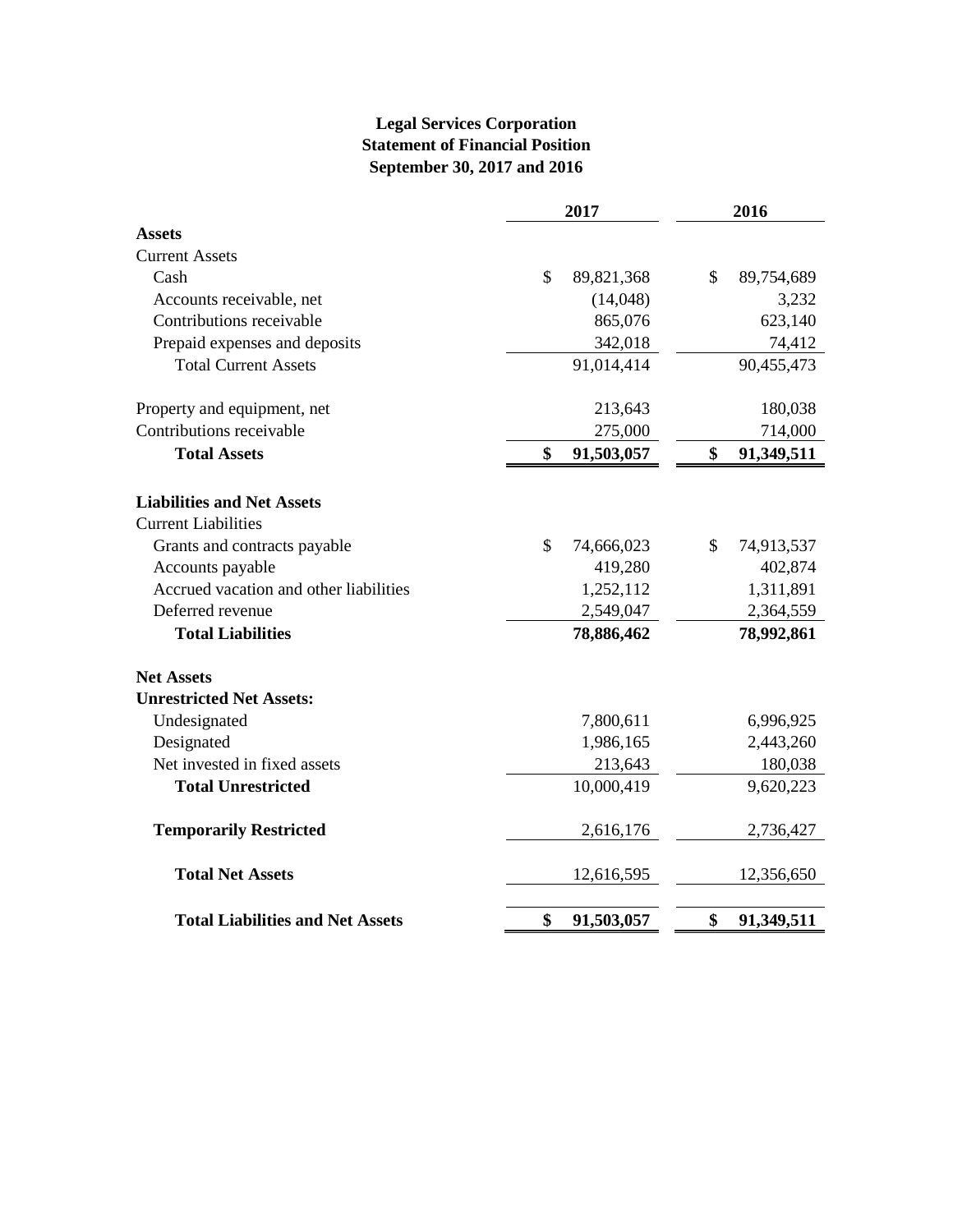# **Legal Services Corporation Statement of Activities and Changes in Net Assets Year Ended September 30, 2017**

|                                      |                     | <b>Temporarily</b> |                   |
|--------------------------------------|---------------------|--------------------|-------------------|
|                                      | <b>Unrestricted</b> | <b>Restricted</b>  | <b>Total</b>      |
| <b>Support and Revenue</b>           |                     |                    |                   |
| Federal appropriations               | \$                  | \$385,000,000      | \$385,000,000     |
| <b>Grant revenues</b>                |                     | 3,345,055          | 3,345,055         |
| Contributions                        |                     | 100,788            | 100,788           |
| Other income                         | 14,271              |                    | 14,271            |
| Change in deferred revenue           | (184, 488)          |                    | (184, 488)        |
| Net assets released from restriction | 388,566,094         | (388, 566, 094)    |                   |
| <b>Total Revenue</b>                 | \$388,395,877       | \$<br>(120, 251)   | \$388,275,626     |
| <b>Expenses</b>                      |                     |                    |                   |
| <b>Program Services</b>              |                     |                    |                   |
| Grants and contracts                 | 363,200,924         |                    | 363,200,924       |
| Herbert S. Garten Loan               |                     |                    |                   |
| <b>Repayment Assistance Program</b>  | 1,022,000           |                    | 1,022,000         |
| <b>Supporting Services</b>           |                     |                    |                   |
| Management and Grants Oversight      | 18,921,085          |                    | 18,921,085        |
| Office of Inspector General          | 4,711,392           |                    | 4,711,392         |
| Fundraising                          | 160,280             |                    | 160,280           |
| <b>Total Expenses</b>                | \$388,015,681       | \$                 | 388,015,681<br>\$ |
| <b>Change in Net Assets</b>          | 380,196             | (120, 251)         | 259,945           |
| <b>Net Assets, Beginning of Year</b> | 9,620,223           | 2,736,427          | 12,356,650        |
| Net Assets, End of Year              | 10,000,419<br>\$    | 2,616,176<br>\$    | 12,616,595<br>\$  |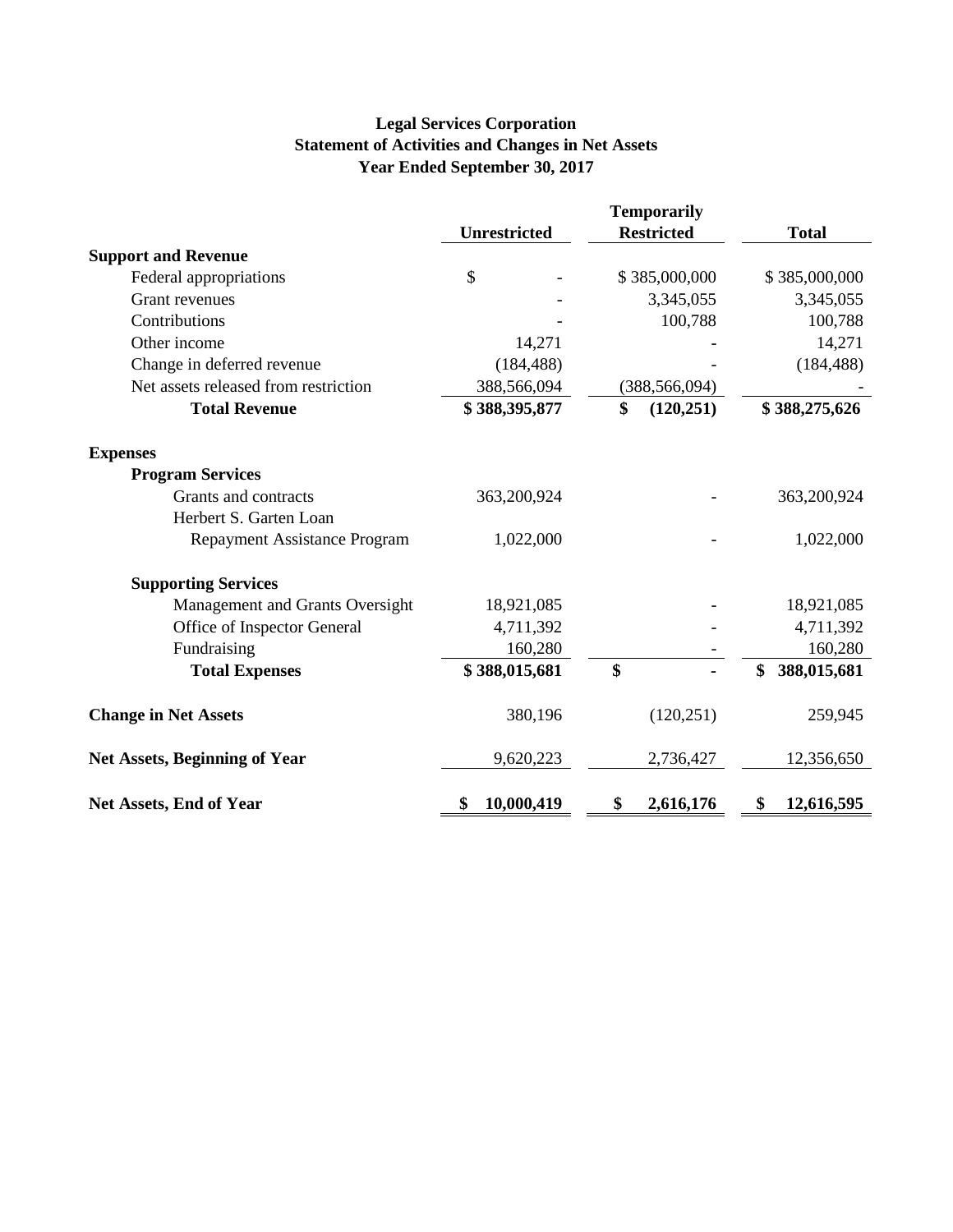# **Legal Services Corporation Statement of Activities and Changes in Net Assets Year Ended September 30, 2016**

|                                      | <b>Temporarily</b>  |                   |                   |
|--------------------------------------|---------------------|-------------------|-------------------|
|                                      | <b>Unrestricted</b> | <b>Restricted</b> | <b>Total</b>      |
| <b>Support and Revenue</b>           |                     |                   |                   |
| Federal appropriations               | \$                  | 385,000,000<br>\$ | \$<br>385,000,000 |
| <b>Grant revenues</b>                |                     | 2,750,000         | 2,750,000         |
| Contributions                        | 43,155              | 86,587            | 129,742           |
| Other income                         | 33,495              |                   | 33,495            |
| Change in deferred revenue           | 395,091             |                   | 395,091           |
| Net assets released from restriction | 388, 377, 623       | (388, 377, 623)   |                   |
| <b>Total Revenue</b>                 | \$388,849,364       | \$<br>(541, 036)  | \$<br>388,308,328 |
| <b>Expenses</b>                      |                     |                   |                   |
| <b>Program Services</b>              |                     |                   |                   |
| Grants and contracts                 | 363,404,223         |                   | 363,404,223       |
| Herbert S. Garten Loan               |                     |                   |                   |
| <b>Repayment Assistance Program</b>  | 982,800             |                   | 982,800           |
| <b>Supporting Services</b>           |                     |                   |                   |
| Management and Grants Oversight      | 18,894,536          |                   | 18,894,536        |
| Office of Inspector General          | 4,698,166           |                   | 4,698,166         |
| Fundraising                          | 199,575             |                   | 199,575           |
| <b>Total Expenses</b>                | \$388,179,300       | \$                | \$<br>388,179,300 |
| <b>Change in Net Assets</b>          | 670,064             | (541, 036)        | 129,028           |
| <b>Net Assets, Beginning of Year</b> | 8,950,159           | 3,277,463         | 12,227,622        |
| Net Assets, End of Year              | 9,620,223<br>\$     | 2,736,427<br>\$   | 12,356,650<br>S   |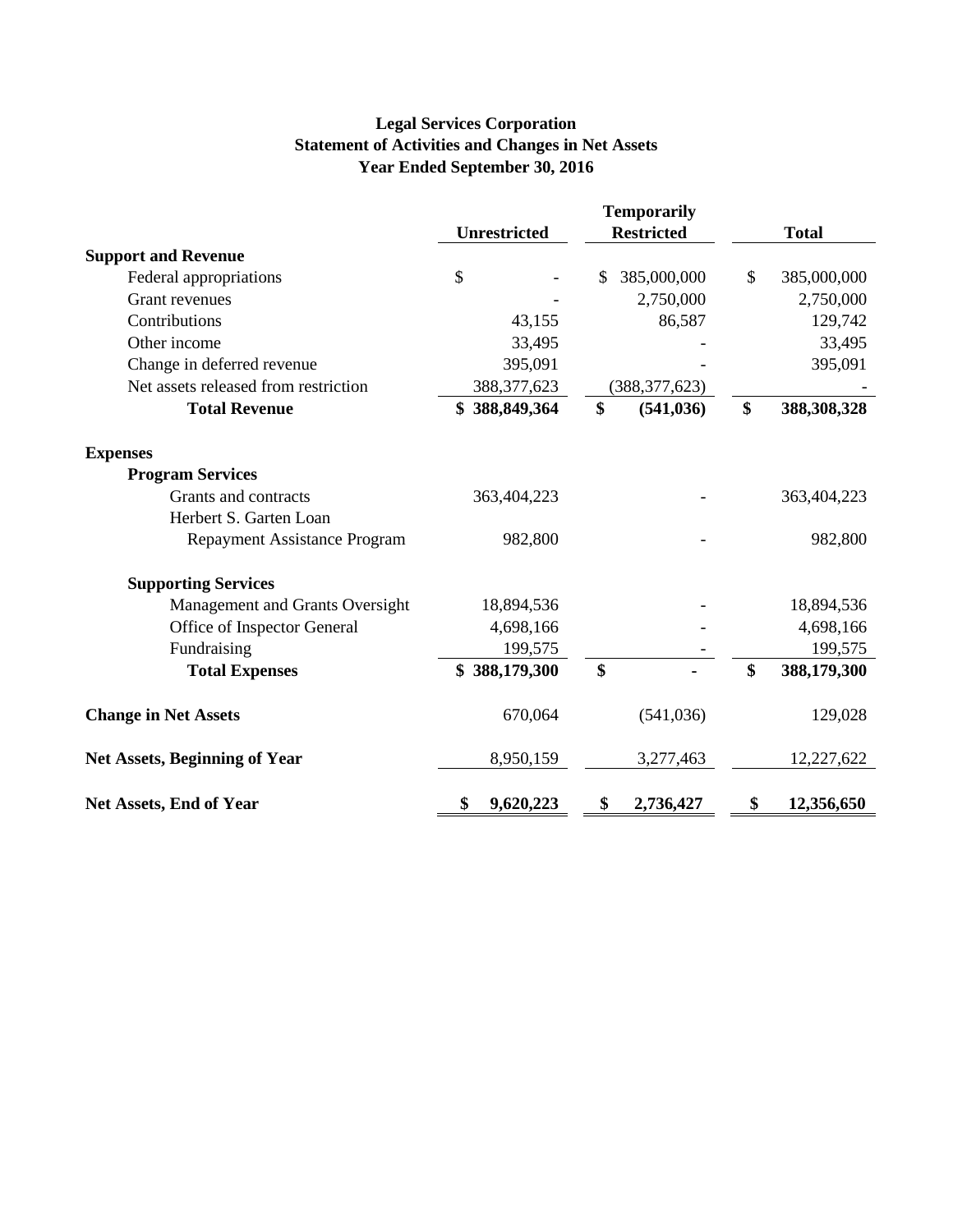# **Legal Services Corporation Statement of Cash Flows Years Ended September 30, 2017 and 2016**

|                                                             |    | 2017       | 2016 |               |  |
|-------------------------------------------------------------|----|------------|------|---------------|--|
| <b>Cash Flows from Operating Activities</b>                 |    |            |      |               |  |
| Change in net assets                                        | \$ | 259,945    | \$   | 129,028       |  |
| Adjustment to reconcile changes in net assets               |    |            |      |               |  |
| to net cash provided by operating activities:               |    |            |      |               |  |
| Depreciation and amortization                               |    | 97,129     |      | 84,973        |  |
| Loss on disposal of assets                                  |    | 1,969      |      | 4,118         |  |
| Change in assets and liabilities:                           |    |            |      |               |  |
| Accounts receivable                                         |    | 17,280     |      | 36,738        |  |
| Contributions receivable                                    |    | 596,460    |      | 385,320       |  |
| Prepaid expenses and deposits                               |    | (267, 604) |      | 295,497       |  |
| Grants receivable                                           |    | (399, 396) |      | 500,000       |  |
| Grants and contracts payable                                |    | (247,517)  |      | 2,505,353     |  |
| Accounts payable                                            |    | 16,406     |      | (1, 133, 900) |  |
| Accrued salaries, vacation, and other payroll liabilities   |    | (59,778)   |      | (1,269,809)   |  |
| Deferred revenue                                            |    | 184,488    |      | (395,090)     |  |
| <b>Net Cash Used by Operating Activities</b>                | \$ | 199,382    | \$   | 1,142,228     |  |
| <b>Cash Flows from Investing Activities</b>                 |    |            |      |               |  |
| Purchase of fixed assets                                    |    | (132,703)  |      | (74,706)      |  |
| <b>Net Cash Used in Investing Activities</b>                | \$ | (132,703)  | \$   | (74,706)      |  |
| <b>Net Increase (Decrease) in Cash and Cash Equivalents</b> |    | 66,679     |      | 1,067,522     |  |
| <b>Cash and Cash Equivalents, Beginning of Year</b>         |    | 89,754,689 |      | 88,687,167    |  |
| <b>Cash and Cash Equivalents, End of Year</b>               | \$ | 89,821,368 | \$   | 89,754,689    |  |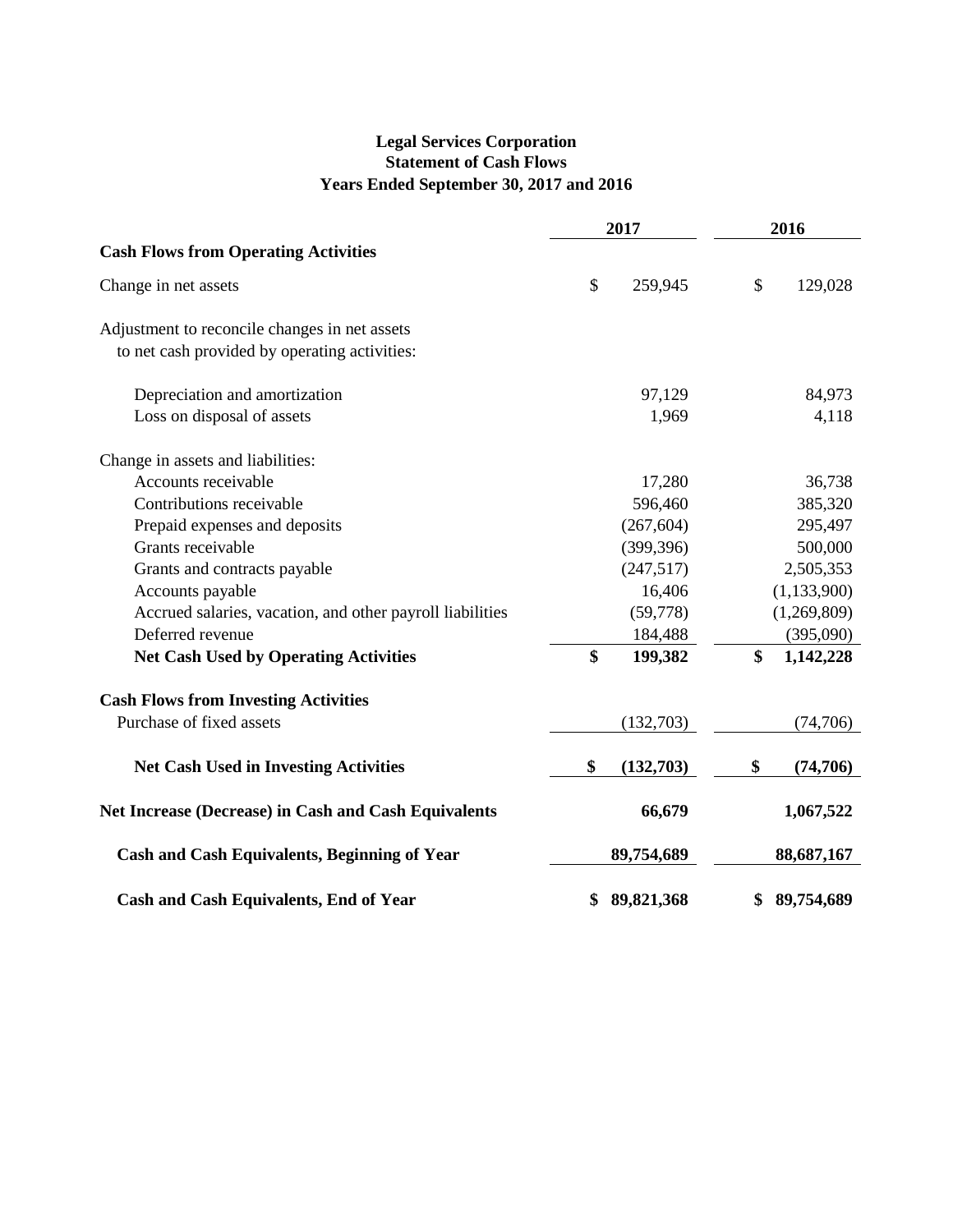# **1. ORGANIZATION AND PURPOSE**

Legal Services Corporation (LSC) is a private non-membership District of Columbia nonprofit corporation, established by Congress in the Legal Services Corporation Act of 1974, Public Law 93-355, and amended in 1977 by Public Law 95-222. The purpose of LSC is to provide financial support to independent organizations that directly provide legal assistance in non-criminal proceedings or matters to persons financially unable to afford such counsel.

# **2. SUMMARY OF SIGNIFICANT ACCOUNTING POLICIES**

### **Basis of Accounting**

LSC's financial statements are prepared on the accrual basis of accounting. Accordingly, revenue is recognized when earned, and expenses are recorded when incurred in accordance with accounting principles generally accepted in the United States of America**.**

### **Basis of Presentation**

Financial reporting by not-for-profit organizations requires that resources be classified for accounting and reporting purposes into net asset categories according to externally (donor) imposed restrictions. For the years ended September 30, 2017 and 2016, LSC had accounting transactions in the unrestricted net asset category, which represents net assets that are not subject to donor imposed restriction. LSC classifies the unrestricted net assets into undesignated, board designated and net investment in fixed assets. Board designated net assets represent amounts that have been earmarked by the Board of Directors for continuing programs and administrative activities. Net assets invested in fixed assets represent investments in property, equipment and computer software, net of accumulated depreciation and amortization. LSC also has transactions in the temporarily restricted net asset category, which represents net assets that are subject to donor imposed restrictions.

### **Cash**

LSC's cash and cash equivalents include the following:

| <b>Description</b>                     | 2017       |  | 2016         |
|----------------------------------------|------------|--|--------------|
| <b>Financial Institutions</b>          | 34,910,368 |  | 69,489,322   |
| U.S. Treasury                          | 54,911,000 |  | 20, 263, 367 |
| <b>Imprest Funds</b>                   | -          |  | 2,000        |
| <b>Total Cash and Cash Equivalents</b> | 89,821,368 |  | 89,754,689   |

# **Accounts Receivable**

Accounts receivable are net of an allowance of \$518,000 and \$520,800 as of September 30, 2017, and 2016, respectively, and determined based on historical experience and an analysis of specific amounts.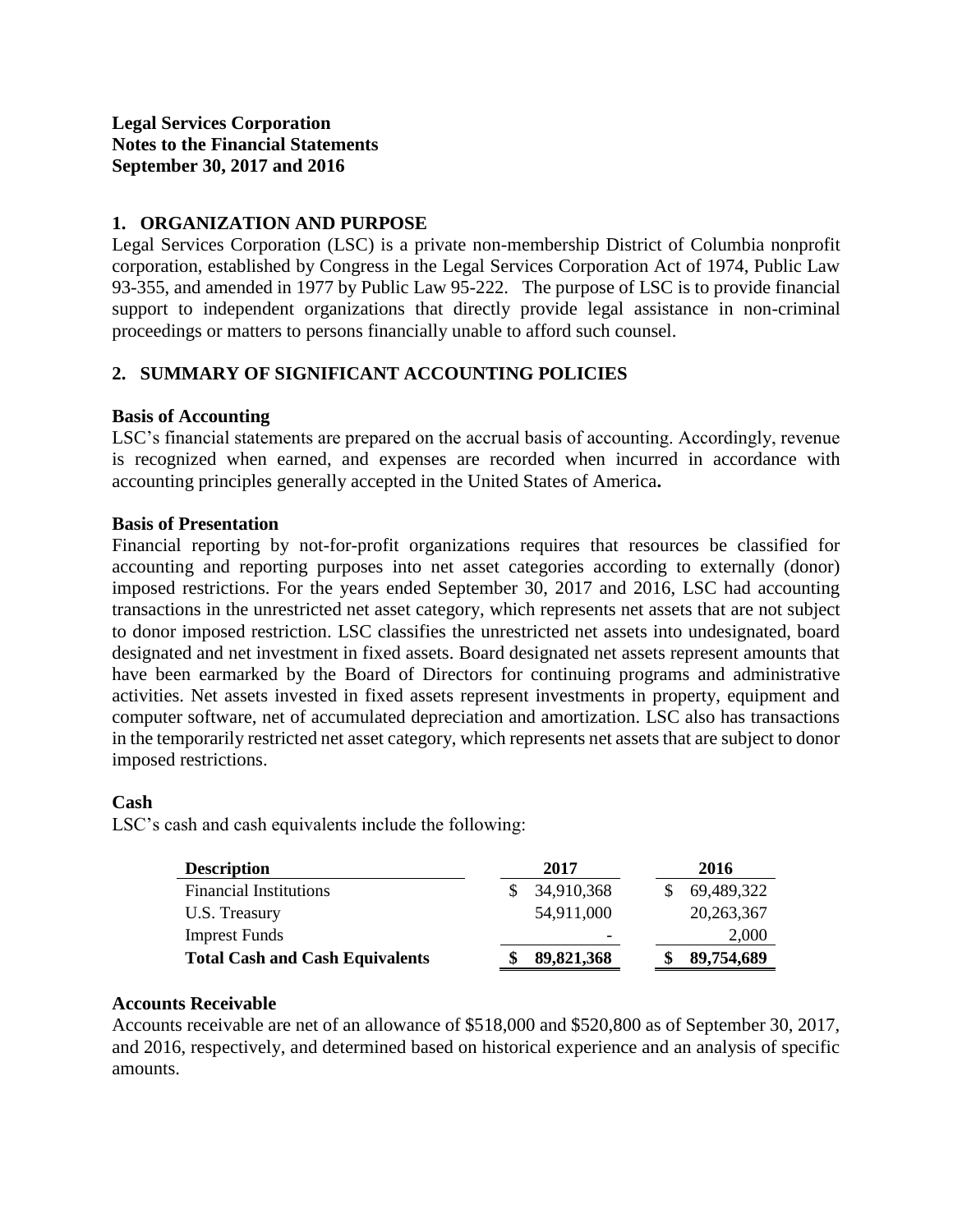### **Contributions Receivable**

Contributions receivable, including unconditional promises to give (pledges), are recognized as revenue in the period received. In accordance with FASB "Fair Value Option" standards LSC has determined the discount rate under its investment protocol is immaterial; therefore, no discount has been applied for the payment of future receivables. LSC deems all the contributions to be fully collectible, therefore no allowance has been established for doubtful accounts.

### **Property and Equipment**

Capital assets are stated at cost and depreciated using the straight-line method over the estimated useful lives of the assets of five to ten years. Depreciation is reported as an unallocated expense within the management and grants oversight function.

### **Revenues and Support Recognition**

LSC receives federal appropriations for Management and Grants Oversight, and Office of Inspector General funding which are reported as support and revenue in the period the public law makes them available. Unexpended portions of these appropriations are reported as temporarily restricted net assets.

In addition, LSC receives federal appropriations for Basic Field Programs, Technology Initiatives, LRAP program, and Pro Bono Innovation. Management considers these earned when LSC has fully executed the related award agreements to third parties. Amounts received for the unearned portions are therefore reported as deferred revenue.

LSC recognizes contributions as revenue when they are received or unconditionally pledged and records these revenues as unrestricted or restricted support according to donor stipulations that limit the use of these assets due to time or purpose restrictions. When a donor restriction expires, temporarily restricted net assets are reclassified to unrestricted net assets and reported in the statements of activities and changes in net assets as net assets released from restrictions.

LSC also has grant revenues which are treated as exchange transactions in the statements of activities and changes in net assets. Funds received in advance of their use are accounted for as deferred revenue in the statements of financial position.

#### **Grant Recoveries**

Grantees who have not complied with the requirements of the Legal Services Corporation Act of 1974 and implementing regulations may be subject to actions that result in a recovery of grant funds. Sources of grant refunds may include recoveries of disallowed costs, excess fund balances, unexpended funds on Private Attorney Involvement programs and sanctions imposed by LSC for failure to comply with other regulatory requirements, as well as other types of recoveries. Grant recoveries are reported as a reduction of grant and contract expenses on the accompanying statements of activities and changes in net assets. Grant recoveries have been designated by the Board of Directors to be used to respond to emergency grant requests.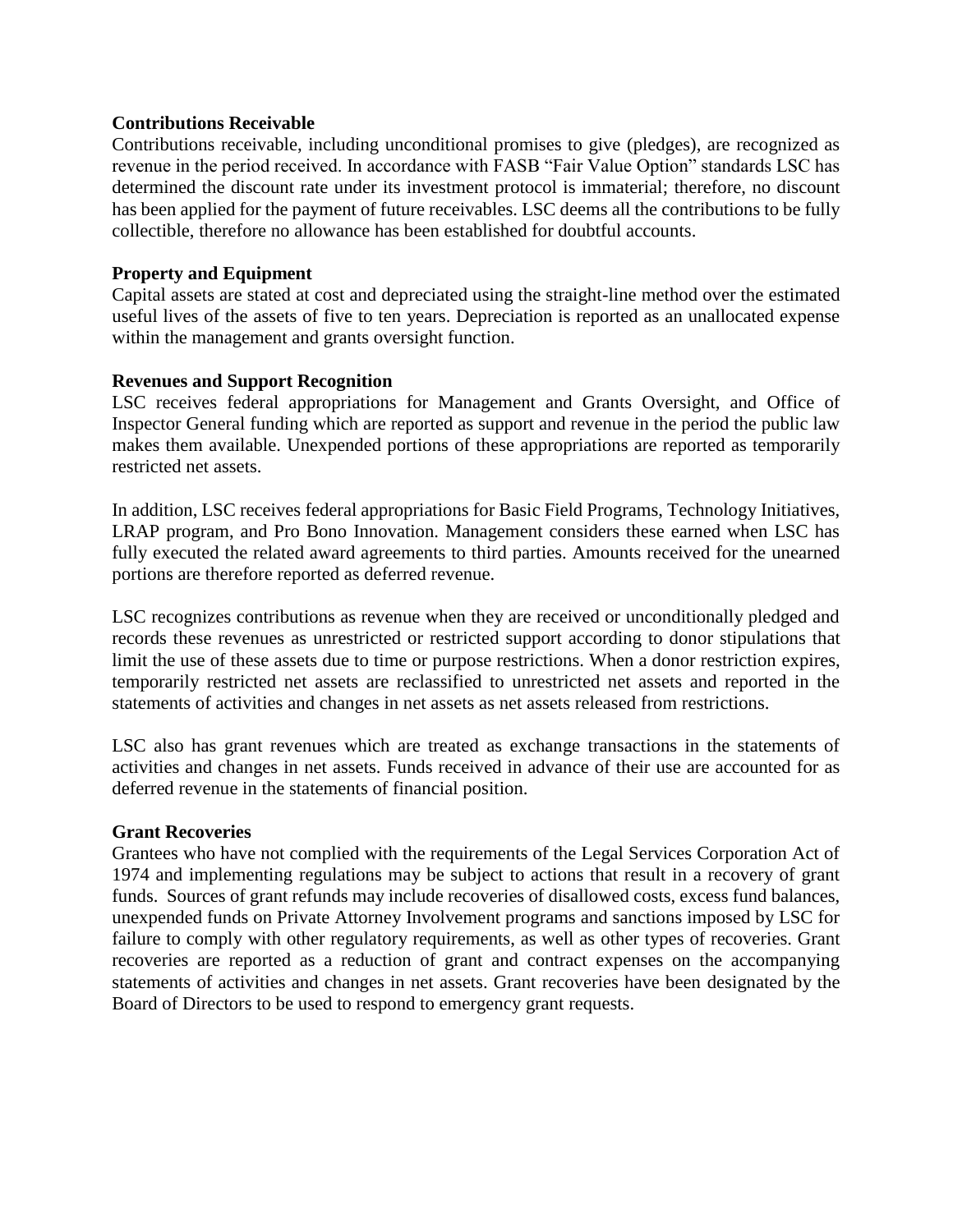### **Estimates**

The preparation of financial statements in conformity with generally accepted accounting principles requires management to make estimates and assumptions that affect certain reported amounts and disclosures. Accordingly, actual results may differ from those estimates.

### **Income Taxes**

LSC is exempt from federal income tax under section 501(c)(3) of the Internal Revenue Code and the applicable income tax regulations of the District of Columbia, except for unrelated business income. No provision for income taxes was required for the years ended September 30, 2017 and 2016, as LSC had no net unrelated business income.

There was also no tax related to interest and penalties reported in the financial statements. LSC's Forms 990, Return of Organization Exempt from Income Tax, for the years ending September 30, 2017, 2016 and 2015 are subject to examination by the IRS, generally for 3 years after they were filed.

#### **Concentration of Revenue**

LSC receives substantially all of its revenue from direct federal government appropriations. Should there be a significant reduction in this revenue, LSC's programs and activities could be negatively affected.

#### **Reclassifications**

Certain reclassifications were made to the 2016 financial statements amounts or balances for consistency with the current year presentation. These reclassifications had no effect on the reported results of operations.

### **3. NEW ACCOUNTING PRONOUNCEMENT**

In August 2016, the FASB issued ASU 2016-14 – Not-for-profit Entities (Topic 958)- Presentation of Financial Statements of Not-for-profit Entities. ASU 2016-14, which is effective for fiscal years beginning after December 15, 2017 with early adoption permitted will require a change to two areas of not-for-profit accounting and significant new financial statement presentation and disclosure requirements. Under ASU 2016-14 (the ASU), underwater funds will be accounted for within net assets with donor restrictions and not within net assets without donor restrictions, as is the current practice. In addition, the ASU eliminates the accounting policy election to release donor-imposed restrictions over the useful life of donated property and equipment when the donor does not explicitly specify the period the property must be used. Instead, entities will be required to relieve the donor's restrictions at the time the asset is placed in service. The ASU also changes the presentation and disclosure requirements of not-for-profit entities in the following areas: expense disclosures, display of net asset classes, cash flow presentation, quantitative and qualitative liquidity disclosures and presentation of investment returns. LSC is currently evaluating the impact these changes will have on its future financial statements.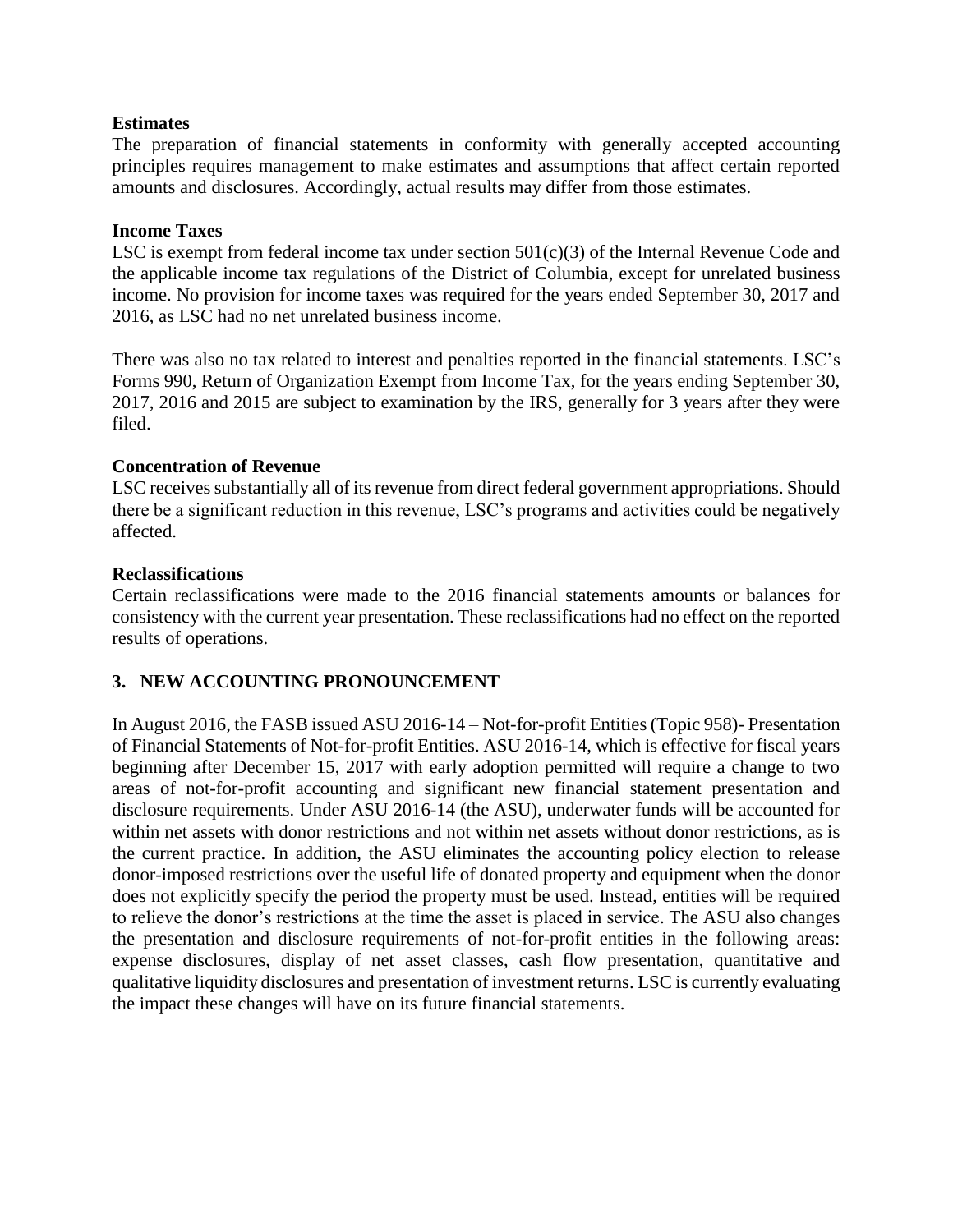# **4. CONCENTRATION OF CREDIT RISK – DEPOSITS**

LSC used sweep accounts and invested amounts over \$250,000 in high-quality, short-term mutual funds that consist of U.S. Treasury obligations. At September 30, 2017 and 2016, LSC had \$34,660,368 and \$69,039,356, respectively, in excess of FDIC insured limits. LSC believes any risks it is exposed to are minimal.

# **5. EQUIPMENT**

Property and equipment consists of the following at September 30, 2017:

|                                |   | <b>Beginning</b><br><b>Balance</b> | <b>Additions</b> | <b>Disposals</b> |   | <b>Ending</b><br><b>Balance</b> |
|--------------------------------|---|------------------------------------|------------------|------------------|---|---------------------------------|
| Furniture and Equipment        | S | 1,646,273                          | \$<br>104.627    | \$<br>(92,711)   | S | 1,658,189                       |
| Software                       |   | 584,549                            | 25,686           |                  |   | 610,235                         |
| Leasehold Improvements         |   | 10,705                             | 2,390            |                  |   | 13,095                          |
| Subtotal                       |   | 2.241,527                          | 132,703          | (92,711)         |   | 2,281,519                       |
| Less: Accumulated Depreciation |   |                                    |                  |                  |   |                                 |
| and Amortization               |   | (2,061,489)                        | (97, 129)        | 90,742           |   | (2,067,876)                     |
| <b>Net Fixed Assets</b>        |   | 180.038                            | \$<br>35,574     | (1,969)          |   | 213,643                         |

Property and equipment consists of the following at September 30, 2016:

|                                       | <b>Beginning</b> |                  |                  | Ending         |
|---------------------------------------|------------------|------------------|------------------|----------------|
|                                       | <b>Balance</b>   | <b>Additions</b> | <b>Disposals</b> | <b>Balance</b> |
| Furniture and Equipment               | 2,108,374        | 61,341<br>Ъ      | (523, 442)<br>S  | 1,646,273      |
| Software                              | 575,193          | 9,356            |                  | 584,549        |
| Leasehold Improvements                | 6,696            | 4,009            |                  | 10,705         |
| Subtotal                              | 2,690,263        | 74.706           | (523, 442)       | 2,241,527      |
| <b>Less: Accumulated Depreciation</b> |                  |                  |                  |                |
| and Amortization                      | (2,495,840)      | (84,973)         | 519,324          | (2,061,489)    |
| <b>Net Fixed Assets</b>               | 194,423          | (10, 267)        | (4,118)          | 180,038        |

Depreciation and amortization expense for the years ended September 30, 2017 and 2016 was \$97,129 and \$84,973, respectively.

# **6. FINANCIAL INSTRUMENTS**

Certain financial instruments are required to be recorded at fair value. Changes in assumptions or estimation methods could affect the fair value estimates; however, management does not believe any such changes would have a material impact on financial condition, results of operations or cash flows. Other financial instruments, including cash equivalents, other investments and shortterm debt, are recorded at cost, which approximates fair value.

# **7. FAIR VALUE MEASUREMENTS**

The Financial Accounting Standards Board established a framework for measuring fair value. That framework provides a fair value hierarchy that prioritizes the inputs to valuation techniques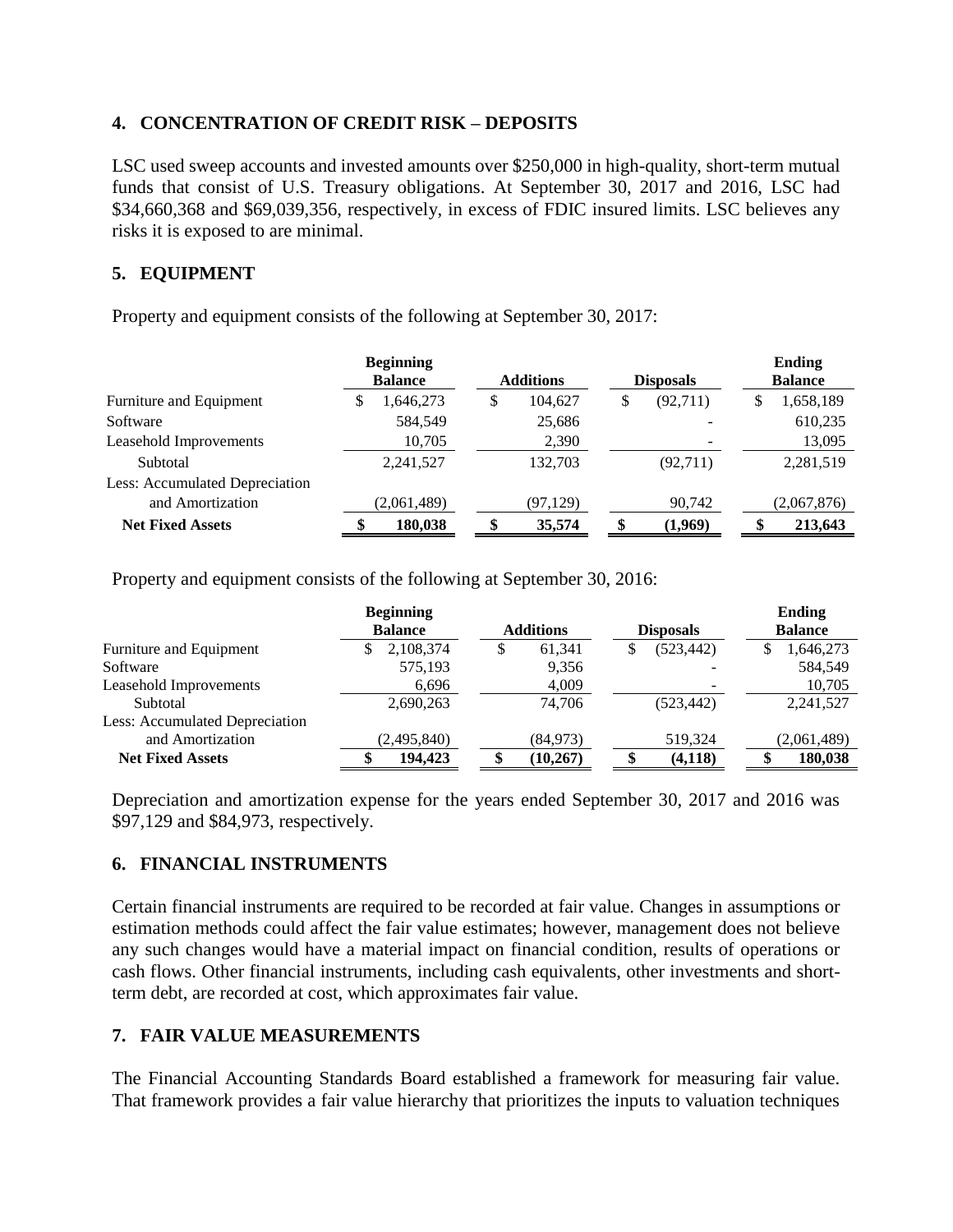used to measure fair value. The hierarchy gives the highest priority to unadjusted quoted prices in active markets for identical assets or liabilities (Level 1 measurements) and the lowest priority to unobservable inputs (Level 3 measurements). The three levels of the fair value hierarchy are described below:

**Level 1** - Inputs to the valuation methodology are unadjusted quoted prices for identical assets or liabilities in active markets that LSC has the ability to access.

**Level 2** - Observable inputs other than Level 1 prices, such as quoted prices for similar assets or liabilities; or other inputs that are observable or can be corroborated by observable market data for substantially the full term of the assets or liabilities.

Level 3 - Unobservable inputs that are supported by little or no market activity and that are financial instruments whose values are determined using pricing models, discounted cash flow methodologies, or similar techniques, as well as instruments for which the determination of fair value requires significant judgment or estimation.

Fair values of assets measured on a recurring basis at September 30, 2017 are as follows:

|                                 | <b>Fair Value Total</b> |   | <b>Significant Other</b><br><b>Observable</b><br><b>Inputs (Level 2)</b> | <b>Significant</b><br>Unobservable<br><b>Inputs (Level 3)</b> |
|---------------------------------|-------------------------|---|--------------------------------------------------------------------------|---------------------------------------------------------------|
| <b>Money Market Accounts</b>    |                         |   |                                                                          |                                                               |
| in U.S. Treasury Notes          | \$<br>35,278,477        | S | 35,278,477                                                               | \$                                                            |
| <b>Contributions Receivable</b> | 1,140,076               |   |                                                                          | 1,140,076                                                     |
| Loan Repayment Assistance       |                         |   |                                                                          |                                                               |
| Program Receivable              | 12,525                  |   |                                                                          | 12,525                                                        |
| <b>Total</b>                    | 36,431,078              |   | 35,278,477                                                               | \$<br>1,152,601                                               |

Fair values of assets measured on a recurring basis at September 30, 2016 are as follows:

|                                 | <b>Fair Value Total</b> | <b>Significant Other</b><br><b>Observable</b><br><b>Inputs (Level 2)</b> | <b>Significant</b><br>Unobservable<br><b>Inputs (Level 3)</b> |
|---------------------------------|-------------------------|--------------------------------------------------------------------------|---------------------------------------------------------------|
| <b>Money Market Accounts</b>    |                         |                                                                          |                                                               |
| in U.S. Treasury Notes          | \$<br>69,489,322        | \$<br>69,489,322                                                         | \$                                                            |
| <b>Contributions Receivable</b> | 1,337,140               |                                                                          | 1,337,140                                                     |
| Loan Repayment Assistance       |                         |                                                                          |                                                               |
| Program Receivable              | 18,240                  |                                                                          | 18,240                                                        |
| <b>Total</b>                    | 70,844,702              | \$<br>69,489,322                                                         | \$<br>1,355,380                                               |

Assets measured at fair value on a recurring basis using significant observable inputs (Level 2 inputs):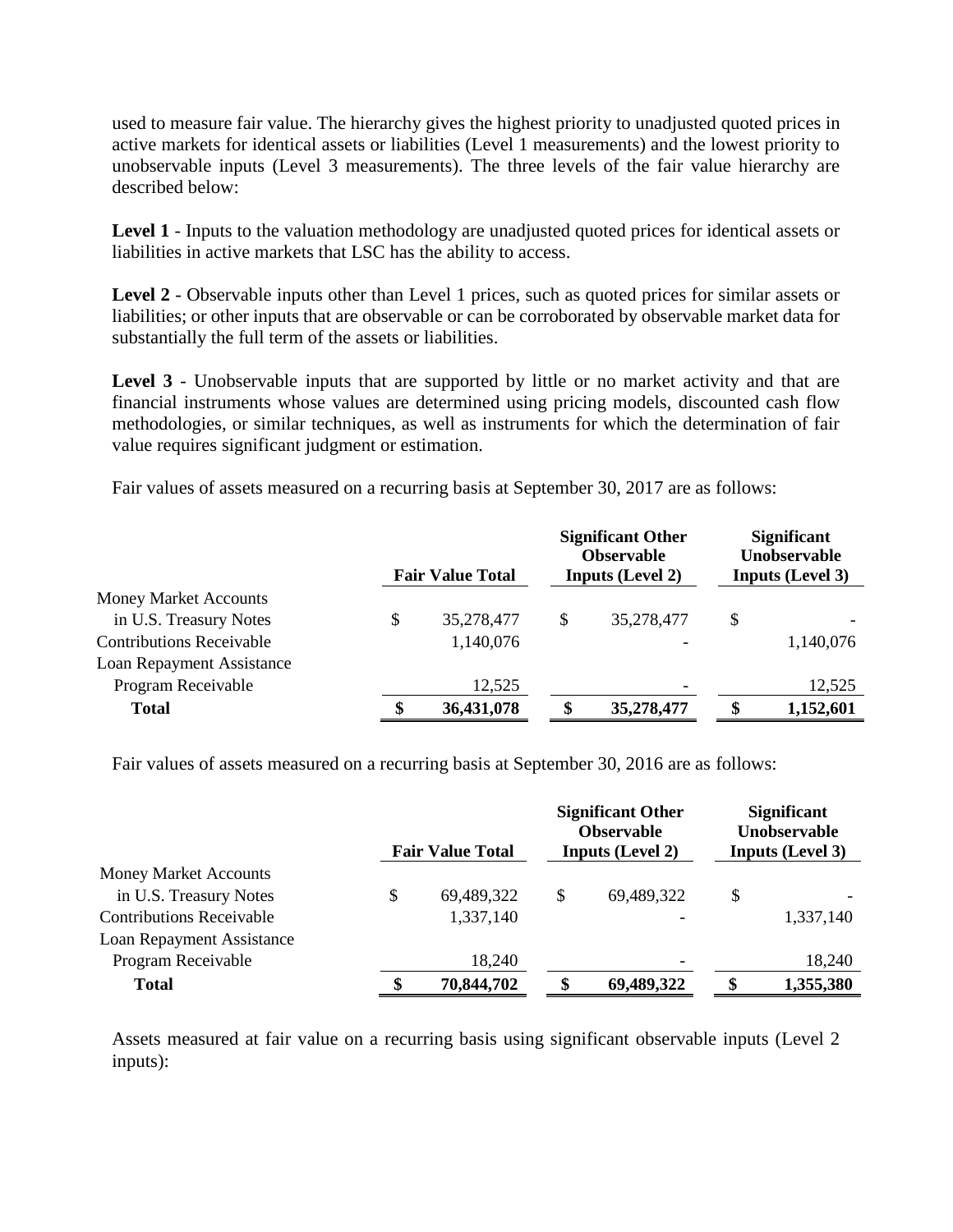LSC maintains cash balances at two financial institutions with offices in the Washington, DC metropolitan area. Each institution maintains target balances up to \$248,000 with any excess funds swept to an account that purchases mutual funds investing in U.S. Treasury bills with an average dividend rate of 0.01 percent for 2017 and 2016, which is arrived at by the financial institution deducting a fee of up to -0- basis points from the dividend rate provided by the institutions' Treasury Reserves. Annual expense ratios are based on amounts incurred during the most recent fiscal year, as shown in the funds audited financial statements, and may have been restated to reflect current service provider fees, net of any waivers, reimbursements or caps that the fund's manager may have committed to the fund and that are currently in effect. Monthly fees and expenses are approximate, assume that the investor held shares of the fund valued at the ending balance for the entire month, and do not include the effect of any transactions that may have been made during the month.

Assets measured at fair value on a recurring basis using significant unobservable inputs (Level 3 inputs):

The Loan Repayment Assistance Program (LRAP) accounts receivable is stated at the amount management expects to collect from refunded loans. Through an evaluation each year, management adjusts the LRAP allowance account based on its assessment of the current status of individual loans. The net of these two amounts is the receivable reported in the financial statements.

Contributions receivable, arising from unconditional promise to give, is stated at the amount management expects to collect.

In accordance with FASB "Fair Value Option" standards LSC has determined the discount rate under its investment protocol is immaterial therefore, no discount has been applied for the payment of future receivables.

The table below presents information about the changes in the Loan Repayment Assistance Program and the contributions receivable:

|                                   | 2017 |           | 2016 |            |
|-----------------------------------|------|-----------|------|------------|
| Loan Repayment Assistance Program |      |           |      |            |
| <b>Beginning Balance</b>          | \$   | 18,240    | S    | 20,838     |
| Net increase or (decrease)        |      | (5,715)   |      | (2,598)    |
| <b>Ending Balance</b>             | \$   | 12,525    | \$   | 18,240     |
| <b>Contributions Receivable</b>   |      |           |      |            |
| <b>Beginning Balance</b>          |      | 1,337,140 |      | 1,722,460  |
| Net increase or (decrease)        |      | (197,064) |      | (385, 320) |
| <b>Ending Balance</b>             |      | 1,140,076 |      | 1,337,140  |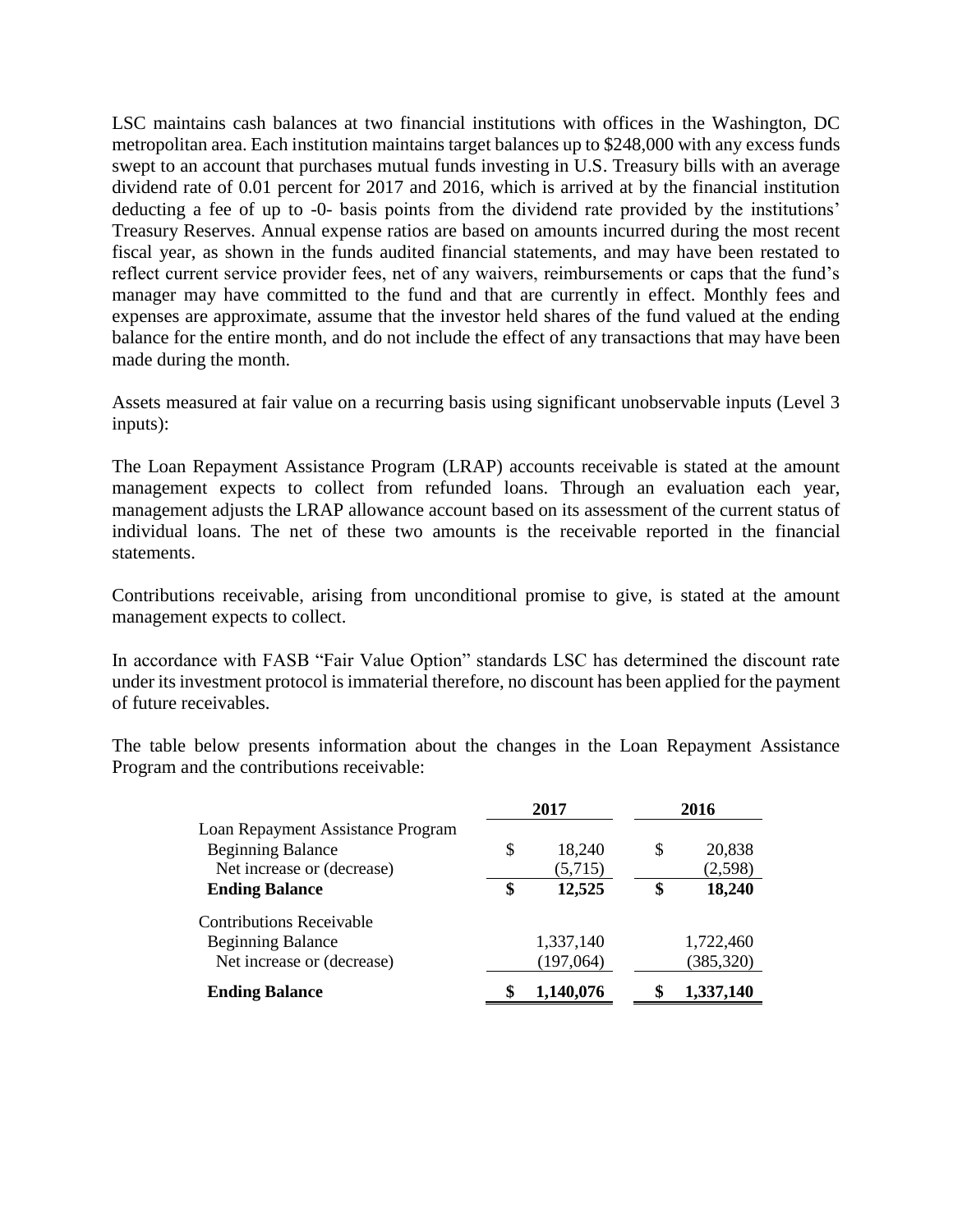### **8. GRANTS RECEIVABLE AND DEFERRED REVENUE**

LSC operates under various federal appropriation and grants from private sources. At September 30, 2017 and 2016, LSC was due certain amounts from private funding sources which resulted from execution of grant agreements. LSC also received appropriated funds in excess of amounts earned on providing related services, resulting in deferred revenue that continue into the subsequent year.

The following details the grants receivables and deferred revenue at September 30:

|                                    |    | 2017      |    | 2016      |
|------------------------------------|----|-----------|----|-----------|
| <b>Grants Receivable</b>           |    |           |    |           |
| The Margaret A. Cargill Foundation | \$ | 399,396   | S  |           |
|                                    | \$ | 399,396   | \$ |           |
| <b>Basic Field Programs</b>        | S  | 738,460   | S  | 739,117   |
| U.S. Court of Veterans Appeals     |    | 53,146    |    | 28,662    |
| <b>Technology Initiatives</b>      |    | 268,787   |    | 114,737   |
| Loan Repayment Assistance Program  |    | 1,460,042 |    | 1,482,043 |
| Pro Bono Innovation Funds          |    | 28,612    |    |           |
| Total                              |    | 2,549,047 |    | 2,364,559 |

# **9. GRANTS AND CONTRACTS EXPENSE**

Grants and contracts expenses for the years ended September 30, 2017 and 2016 consists of the following:

|                                       | 2017          | 2016          |
|---------------------------------------|---------------|---------------|
| <b>Basic Field Programs</b>           | \$352,014,232 | \$352,402,458 |
| <b>US Court of Vets Appeals Funds</b> | 2,475,516     | 2,483,823     |
| <b>Grants from Other Funds</b>        | 232,000       | 42,781        |
| Pro Bono Initiative                   | 3,771,388     | 3,800,000     |
| <b>Technology Initiatives</b>         | 3,845,950     | 4,026,010     |
| <b>Midwest Disaster Relief Fund</b>   | 509,282       | 186,831       |
| <b>Rural Summer Legal Corps</b>       | 147,278       | 292,250       |
| Library Initiative                    | 16,119        | 69,302        |
| Vieth Leadership Fund                 |               | 50,000        |
| <b>Justice Gap Study</b>              | 230,944       | 12,211        |
| Data Driven Management                | 68,736        | 37,239        |
| <b>Statewide Website Review</b>       | 114,952       | 135,048       |
| <b>Grant Recoveries</b>               | (225, 473)    | (133,730)     |
| <b>Total</b>                          | \$363,200,924 | \$363,404,223 |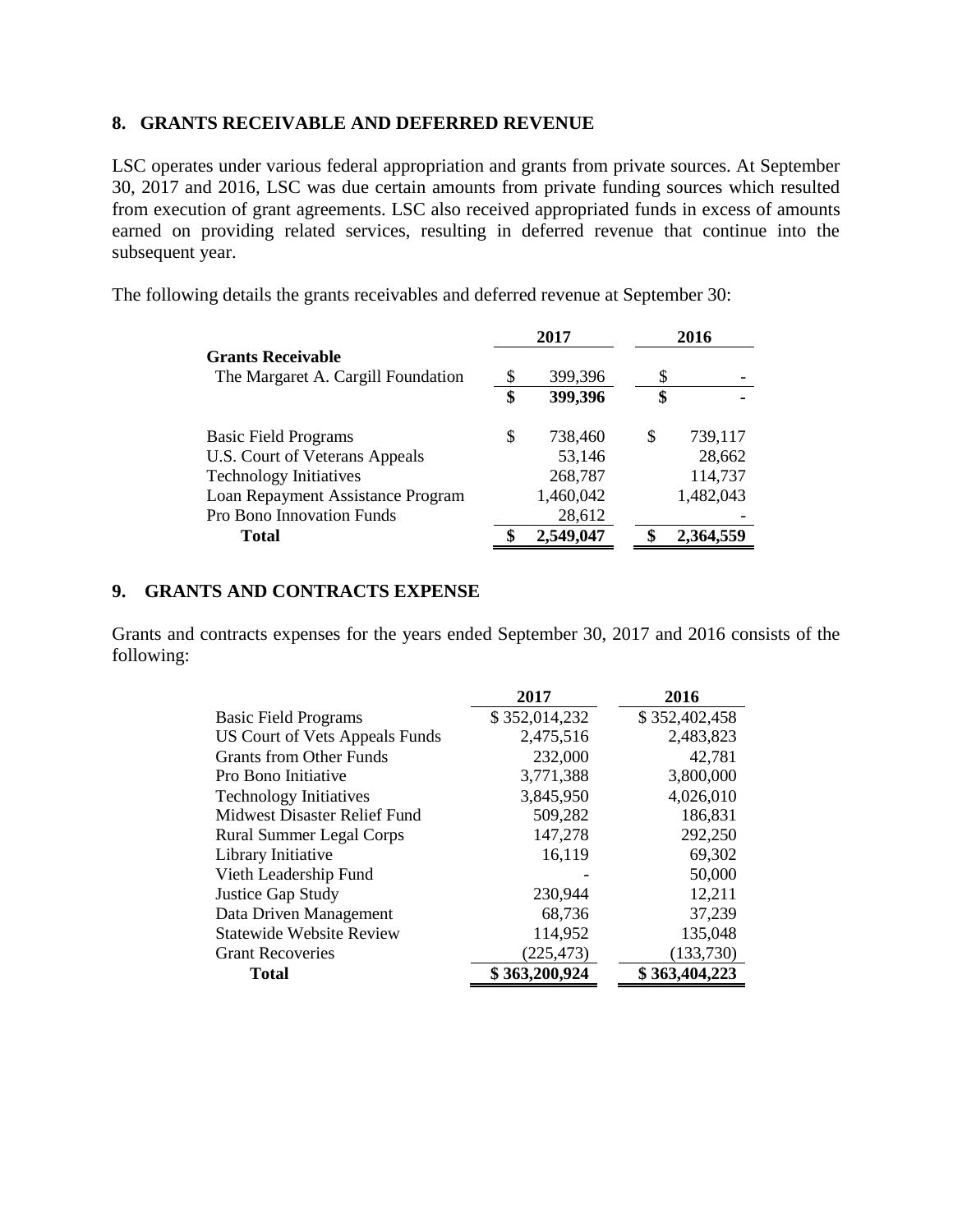# **10. MANAGEMENT AND GRANTS OVERSIGHT**

Management and grants oversight expenses for the years ended September 30, 2017 and 2016 consists of the following:

| 2017             | 2016             |
|------------------|------------------|
| 14,368,804<br>\$ | 13,914,978<br>\$ |
| 528,373          | 613,164          |
| 449,624          | 845,721          |
| 746,528          | 838,107          |
| 89,160           | 88,082           |
| 1,783,859        | 1,757,496        |
| 80,655           | 56,683           |
| 774,984          | 691,214          |
| 109,508          | 59,155           |
| \$<br>18,931,495 | \$<br>18,864,600 |
| 97,129           | 84,973           |
| 1,969            | 4,118            |
| (109, 508)       | (59, 155)        |
| 18,921,085<br>\$ | \$<br>18,894,536 |
|                  |                  |

# **11. OFFICE OF INSPECTOR GENERAL**

LSC's Office of Inspector General expenses for the years ended September 30, 2017 and 2016 were as follows:

| <b>Expense Categories</b> | 2017 |           | 2016 |           |  |
|---------------------------|------|-----------|------|-----------|--|
| Compensation and benefits | \$   | 3,907,978 | \$   | 3,897,244 |  |
| Temporary employee pay    |      | 24,682    |      |           |  |
| Consulting                |      | 444,775   |      | 497,918   |  |
| Travel and transportation |      | 244,632   |      | 201,801   |  |
| Communications            |      | 17,288    |      | 17,026    |  |
| Occupancy cost            |      | 2,816     |      | 2,802     |  |
| Printing and reproduction |      | 7,958     |      | 7,842     |  |
| Other operating expenses  |      | 61,263    |      | 73,533    |  |
| Capital expenditures      |      | 23,196    |      | 15,550    |  |
| Sub-total                 | \$   | 4,734,588 | \$   | 4,713,716 |  |
| Less: capitalized assets  |      | (23, 196) |      | (15,550)  |  |
| <b>Total</b>              | \$   | 4,711,392 | \$   | 4,698,166 |  |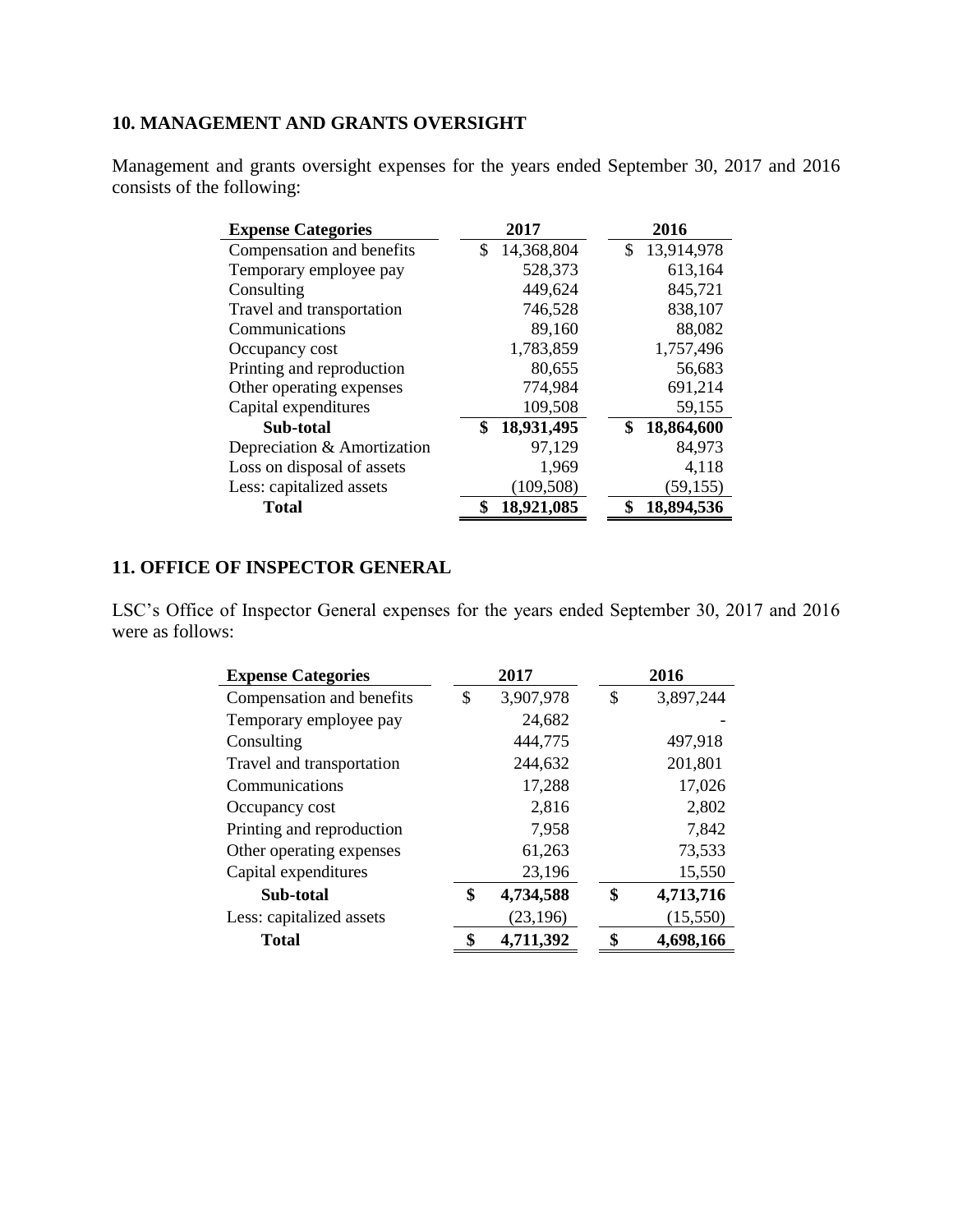### **12. FUNDRAISING**

| <b>Expense Categories</b> | 2017 |         | 2016 |         |  |
|---------------------------|------|---------|------|---------|--|
| Compensation and benefits | \$   | 120,865 | \$   | 132,225 |  |
| Temporary employee pay    |      | 9,050   |      | 6,333   |  |
| Consulting                |      | 1,558   |      | 6,358   |  |
| Travel and transportation |      | 15,082  |      | 34,312  |  |
| Communications            |      | 309     |      | 343     |  |
| Printing and reproduction |      |         |      | 76      |  |
| Other operating expenses  |      | 13,416  |      | 19,928  |  |
| <b>Total</b>              |      | 160,280 |      | 199,575 |  |

LSC's Fundraising expenses for the years ended September 30, 2017 and 2016 were as follows:

### **13. RETIREMENT PLANS**

Pursuant to the Legal Services Corporation Act, all officers and employees hired before October 1, 1988, are participants in the Civil Service Retirement System ("CSRS"), although they are neither officers nor employees of the federal government. The CSRS plan is administered by the United States Office of Personnel Management ("OPM").

LSC makes CSRS contributions at rates applicable to agencies of the federal government. The contributions do not equal the full-service cost of the pension expense, which is the actuarial present value of benefits attributed to services rendered by covered employees during the accounting period. The measurement of service cost requires the use of actuarial cost methods to determine the percentage of the employees' basic compensation sufficient to fund their projected pension benefit. These percentages (cost factors) are provided by OPM and the excess of total pension expense over the amount contributed by LSC and by LSC employees represents the amount that must be financed directly by OPM. Post- retirement CSRS benefits are paid by OPM. No amounts have been recognized in the financial statements for these imputed costs. LSC does not report in its financial statements CSRS assets, accumulated plan benefits or unfunded liabilities, if any, applicable to its employees.

All officers and employees hired after September 30, 1988, are ineligible for the CSRS plan, but they are eligible to participate in LSC's pension and thrift plan, which is a tax deferred annuity plan subject to Section 403(b) of the Internal Revenue Code. LSC contributes 6 percent of each eligible employee's salary regardless of their participation. In addition, LSC matches the first 2.51 percent contributed by the employee. Individuals can make contributions up to the maximum amount permitted under federal income tax rules.

LSC's contributions to these plans for the years ended September 30, 2017 and 2016 were \$1,209,333 and \$1,138,146, respectively. The amounts are included in compensation and benefits for management and administration expenses.

LSC also offers tax deferred annuity savings plans. CSRS eligible employees may contribute pretax earnings to the federal Thrift Savings Plan, and 403(b) eligible employees may contribute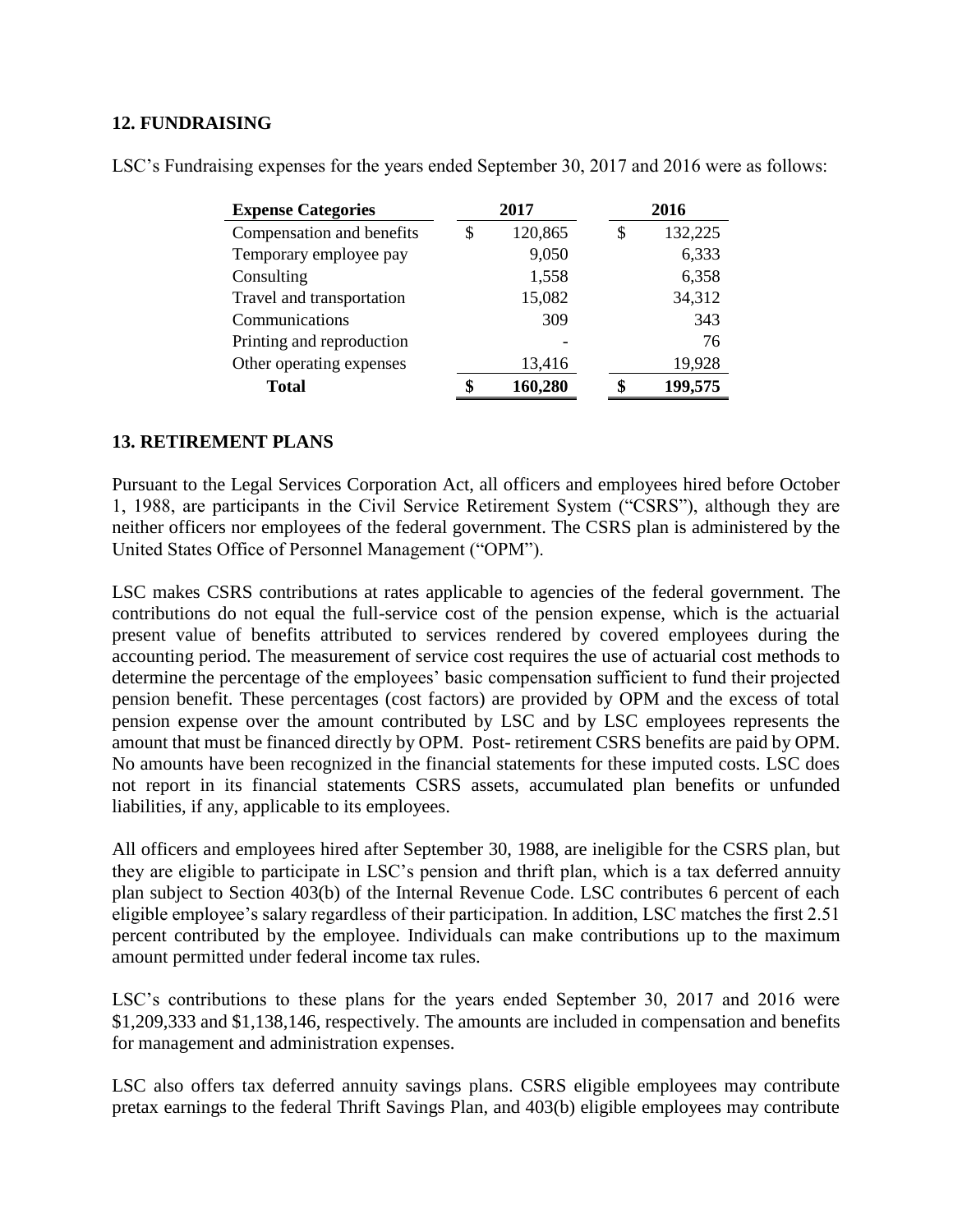additional pretax earnings to the Section 403(b) plan. These plans are subject to different maximum amounts as permitted by the prevailing laws. No contributions are made to these tax deferred savings plans by LSC.

### **14. OPERATING LEASE**

LSC renewed its lease agreement in September 2012, commencing in June 2013, for an additional 10 years. Under the lease, LSC has an obligation to pay a portion of building operating expenses in excess of the base year. The pass-through costs for the fiscal years ended September 30, 2017 and 2016 were \$63,507 and \$38,295, respectively. LSC has the right to terminate the lease by giving no less than 120-day prior written notice if LSC does not receive an appropriation from Congress for administrative costs sufficient to cover LSC and its rental obligations for any period during the term of the lease.

Future minimum lease payments required under this lease as of September 30, 2017, are as follows:

| <b>Fiscal Year</b> | <b>Amount</b>   |  |  |  |
|--------------------|-----------------|--|--|--|
| 2018               | 1,710,000<br>\$ |  |  |  |
| 2019               | 1,710,000       |  |  |  |
| 2020               | 1,710,000       |  |  |  |
| 2021               | 1,710,000       |  |  |  |
| Thereafter         | 2,850,000       |  |  |  |
| Total              | 9,690,000       |  |  |  |

Rental expense for the years ended September 30, 2017 and 2016 is \$1,773,057 and \$1,748,295, respectively.

# **15. TEMPORARILY RESTRICTED NET ASSETS**

Components of temporarily restricted net assets at September 30 were as follows:

|                                    |    | 2017      | 2016         |  |  |
|------------------------------------|----|-----------|--------------|--|--|
| <b>Public Welfare Foundation</b>   | \$ | 12,365    | \$<br>81,101 |  |  |
| Hurricane Sandy Disaster Relief    |    | 54,558    | 54,558       |  |  |
| 40th Anniversary Campaign          |    | 2,009,918 | 2,078,345    |  |  |
| The Margaret A. Cargill Foundation |    | 524,755   | 188,983      |  |  |
| Andrew W. Mellon Foundation        |    | 14,580    | 30,698       |  |  |
| William & Flora Hewlett Foundation |    |           | 93,895       |  |  |
| <b>Kresge Foundation</b>           |    |           | 93,895       |  |  |
| <b>Ford Foundation</b>             |    |           | 114,952      |  |  |
| <b>Total</b>                       | \$ | 2,616,176 | 2,736,427    |  |  |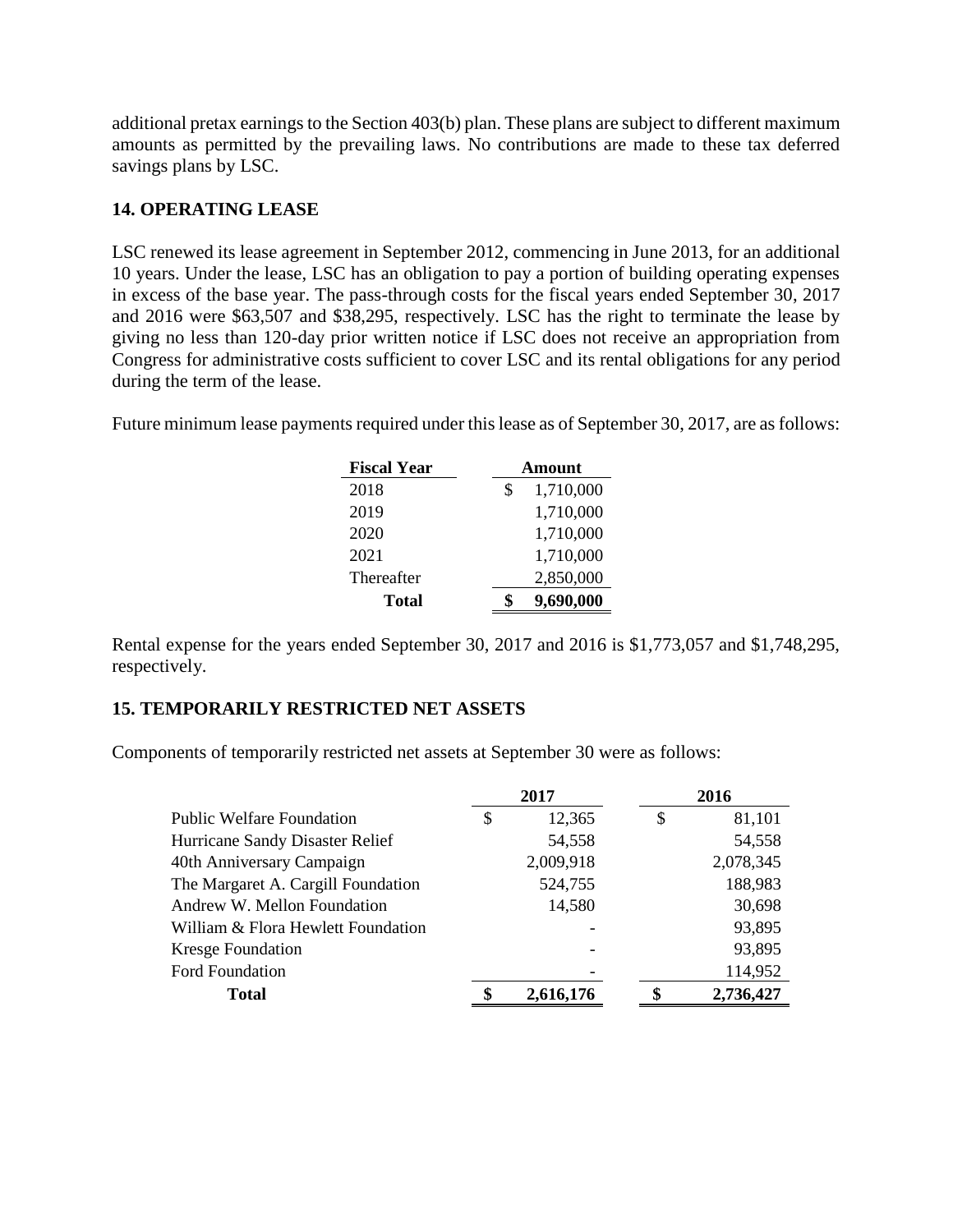Temporarily restricted net assets released from restrictions for the years ending September 30 were as follows:

|                                        | 2017      |   | 2016    |
|----------------------------------------|-----------|---|---------|
| <b>Public Welfare Foundation</b>       |           |   | 48,059  |
| Data Driven Management                 | 68,736    |   | 37,239  |
| The Margaret A. Cargill Foundation     | 84,641    |   | 186,831 |
| <b>Rural Summer Legal Corps</b>        | 147,278   |   | 292,250 |
| Library Initiative - Mellon            | 16,119    |   | 69,302  |
| Cargill II                             | 424,640   |   |         |
| Vieth Leadership Fund                  |           |   | 50,000  |
| Justice Gap Study                      | 187,790   |   | 12,211  |
| <b>Stateside Website Review - Ford</b> | 114,952   |   | 135,048 |
| LSC Campaign                           | 21,938    |   | 46,683  |
| <b>Total</b>                           | 1,066,094 | ¢ | 877,623 |
|                                        |           |   |         |

### **16. SUBSEQUENT EVENTS**

Legal Services Corporation has evaluated subsequent events occurring after the statement of financial position date through the date of January 10, 2018, the date the financial statements were available for release. Based on this evaluation, LSC has determined that the following subsequent events have occurred which require disclosure in the financial statements.

### **Fiscal Year 2018 Funding**

Four continuing resolutions (CR) to partially fund the government for Fiscal Year (FY) 2018 have been passed by Congress. The last CR was signed on January 22, 2018 which provides LSC funding through February 8, 2018 based on the FY 2017 funding which was \$385 million. Although the CR is based on FY 2017 funding levels, it does include a small rescission.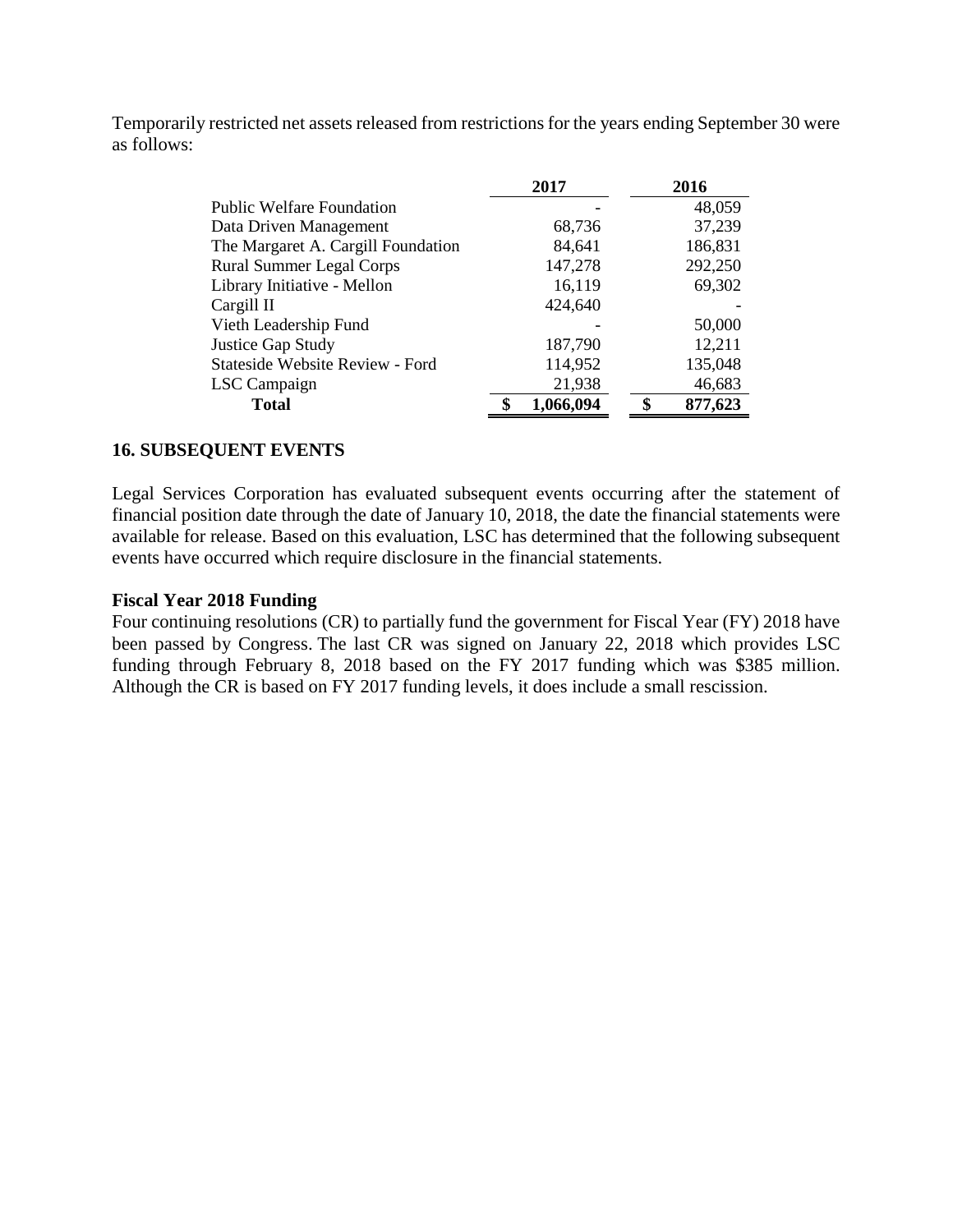

1737 King Street Suite 250 Alexandria, VA 22314 Phone: 703.229.4440 Fax: 703.859.7603 www.castroco.com

### **Independent Auditor's Report on Internal Control**

Inspector General and Board of Directors Legal Services Corporation

We have audited the financial statements of the Legal Services Corporation (LSC) as of and for the year then ended September 30, 2017 and have issued our report thereon dated January 10, 2018. We conducted our audit in accordance with the auditing standards generally accepted in the United States of America and the standards applicable to financial audits contained in *Government Auditing Standards*, issued by the Comptroller General of the United States.

In planning and performing our work, we considered the LSC's internal control over financial reporting by obtaining an understanding of the design effectiveness of the LSC's internal control, determining whether controls had been placed in operation, assessing control risk, and performing tests of the LSC's controls as a basis for designing our auditing procedures for the purpose of expressing our opinion on the financial statements, but not to express an opinion on the effectiveness of the LSC's internal control over financial reporting. Accordingly, we do not express an opinion on the effectiveness of the LSC's internal control over financial reporting.

Our consideration of internal control over financial reporting was for the limited purposes described in the preceding paragraph and would not necessarily identify all deficiencies in internal control over financial reporting that might be material weaknesses or significant deficiencies.

A deficiency in internal control exists when the design or operation of a control does not allow management or employees, in the normal course of performing their assigned functions, to prevent, or detect and correct misstatements on a timely basis. A material weakness is a deficiency, or combination of deficiencies, in internal control, such that there is a reasonable possibility that a material misstatement of the financial statements will not be prevented, or detected and corrected, on a timely basis. A significant deficiency is a deficiency, or a combination of deficiencies, in internal control that is less severe than a material weakness, yet important enough to merit attention by those charged with governance. During our audit we did not identify any deficiencies in internal control that we consider to be material weaknesses or significant deficiencies. However, material weaknesses or significant deficiencies may exist that have not been identified.

This report is intended solely for the information and use of management, the Board of Directors and the LSC Office of Inspector General, and is not intended to be and should not be used by anyone other than these specified parties.

Costro 2 Company, LLC

Alexandria, VA